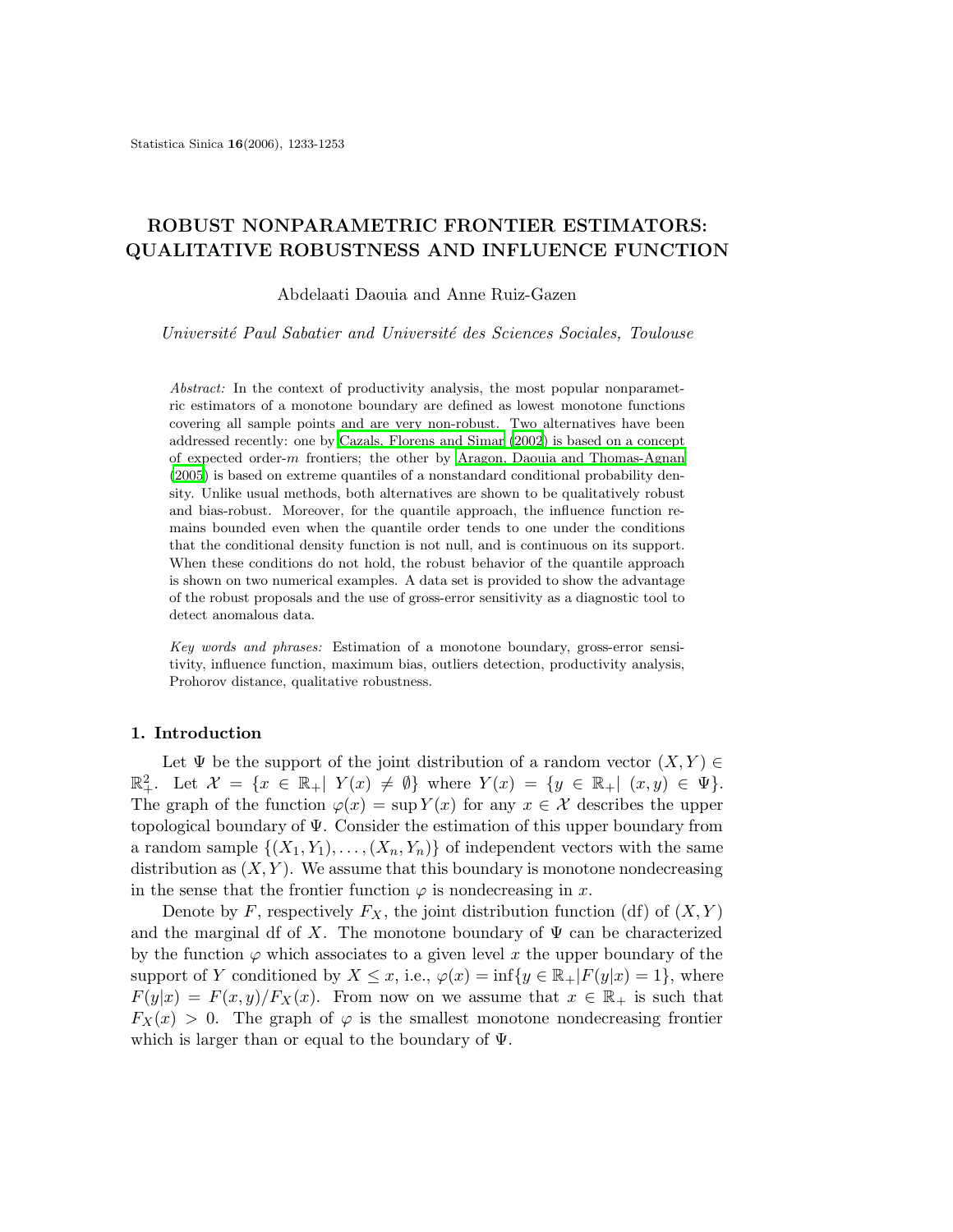The problem of estimating a monotone boundary appears naturally in the context of productivity analysis. When analyzing the productivity of firms, one may want to compare how the firms transform an input  $x$  (e.g., labor, energy or capital) into an output  $y$  (e.g., a quantity of produced goods). In this context,  $\Psi$  is the attainable production set and  $\varphi$  is the production frontier function, the geometric locus of the optimal production. For a firm operating with input  $x$ ,  $\varphi(x)$  is the maximal level of attainable output. The economic efficiency of a firm is then defined in terms of its ability to operate close to this optimal level  $\varphi(x)$ ; if its production is  $y$ , then its efficiency score may be measured via its total value of output relative to the production frontier, that is  $y/\varphi(x)$ . With this measure, one can detect the most efficient or inefficient firms depending on whether  $y/\varphi(x)$ is close to 1 or 0.

It is often reasonable to assume that the monotone frontier  $\varphi$  is a concave function. Then a famous estimator comes from data envelopment analysis (DEA). [Farrell](#page-19-2) [\(1957\)](#page-19-2) introduced the DEA estimator  $\widetilde{\Psi}_{DEA}$  of  $\Psi$ , the set under the "lowest" concave monotone increasing function covering all the sample points  $(X_i, Y_i)$ . The DEA estimator of  $\varphi(x)$  is then defined by the maximum of y such that  $(x, y)$  belongs to  $\Psi_{DFA}$ . Its consistency was addressed by [Banker](#page-19-3) [\(1993](#page-19-3)), and its asymptotic distribution was derived by Gijbels, Mammen, Park and Simar (1999).

The nonparametric estimator of  $\varphi$  with possible non-concavity was first studied by [Deprins,](#page-19-4) Simar and Tulkens [\(1984](#page-19-4)) in the context of measuring the efficiency of enterprises. They introduced the free disposal hull (FDH) estimator  $\widehat{\varphi}_n(x) = \max_{i \mid X_i \leq x} Y_i$ , to represent the lowest monotone step function covering all the data points  $(X_i, Y_i)$ . The asymptotic theory of this FDH is now mostly available. See [Korostelev,](#page-19-5) Simar and Tsybakov [\(1995](#page-19-5)) for the efficiency in the asymptotic minimax sense, and Park, Simar and [Weiner](#page-20-0) [\(2000\)](#page-20-0) for the asymptotic distribution.

Besides productivity analysis, DEA and FDH methods have been used in many related fields of application, including analysis of the performance of investment portfolios (Capital Assets Pricing Models, where  $X$  measures the volatility or the variance of a portfolio and Y represents its averaged return, see, e.g., [Markovitz](#page-20-1) [\(1959](#page-20-1))), analysis of the performance of public services, judicial activities, urban transit, pharmacies, hospitals, banks, and other institutions (see Seiford (1996) for a survey, and more than 700 references). But in the presence of outliers, these nonparametric envelopment estimators can behave erratically since, by construction, they envelope all the observations. Recently, robust nonparametric frontier estimators have been suggested by Cazals, [Florens](#page-19-0) and Simar [\(2002](#page-19-0)) and Aragon, Daouia and [Thomas-Agnan](#page-19-1) [\(2005](#page-19-1)).

In place of estimating the full frontier, Cazals, [Florens](#page-19-0) and Simar [\(2002](#page-19-0)) propose to estimate a frontier of a discrete order  $m \in \mathbb{N}^*$ , which increases with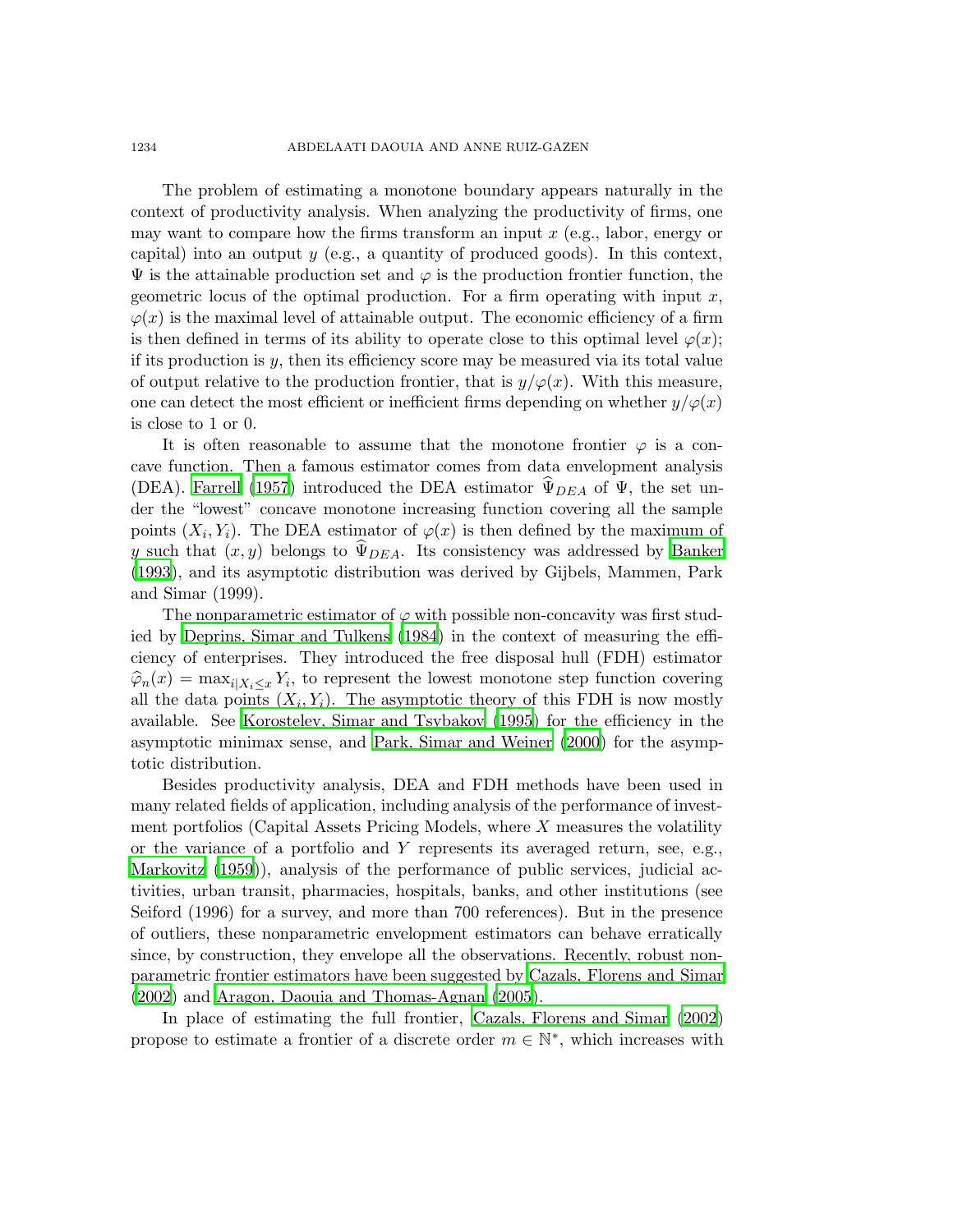respect to m to achieve the efficient frontier  $\varphi$  when  $m \to \infty$ . For a given level x, this order-m frontier is defined as the expected value of the maximum of  $m$  independent random variables  $Y^1, \ldots, Y^m$ , drawn from the conditional distribution of Y given  $X \leq x$ . Formally,

<span id="page-2-0"></span>
$$
\varphi_m(x) = E[\max(Y^1, \dots, Y^m)] = \int_0^\infty (1 - [F(y|x)]^m) dy,
$$

where the integrand is identically zero for  $y \geq \varphi(x)$ . In the context of productivity analysis,  $\varphi_m(x)$  represents the expected maximum achievable level of outputs among  $m$  firms drawn from the population of production units using less than  $x$ as inputs. A natural estimator is provided by a plug-in argument,

$$
\widehat{\varphi}_{m,n}(x) = \widehat{E}[\max(Y^1, \dots, Y^m)] = \int_0^\infty (1 - [\widehat{F}_n(y|x)]^m) dy, \qquad (1.1)
$$

where  $\widehat{F}_n(y|x) = \widehat{F}_n(x, y)/\widehat{F}_{X,n}(x)$  is the empirical version of  $F(y|x)$ , with

$$
\widehat{F}_n(x,y) = \frac{1}{n} \sum_{i=1}^n 1(X_i \le x, Y_i \le y), \quad \widehat{F}_{X,n}(x) = \frac{1}{n} \sum_{i=1}^n 1(X_i \le x),
$$

where  $1(A)$  stands for the indicator function of the set A. The integrand is identically zero for  $y \geq \hat{\varphi}_n(x)$ . This estimator achieves  $\sqrt{n}$  consistency and is asymptotically normal. A stronger functional convergence theorem of  $\hat{\varphi}_{m,n}$  to  $\varphi_m$  is provided in the appendix B of Cazals, [Florens](#page-19-0) and Simar [\(2002](#page-19-0)). Moreover by choosing  $m$ , appropriately as a function of the sample size  $n$ , the estimator  $\widehat{\varphi}_{m,n}$  as an estimator of the frontier  $\varphi$  recovers the asymptotic properties of the FDH  $\hat{\varphi}_n$ . Note also that, due to the expectation in [\(1.1\)](#page-2-0), the estimator  $\hat{\varphi}_{m,n}$ does not envelope all the data points, even for large  $m$ , and so is more robust to extreme values than the FDH  $\widehat{\varphi}_n$ .

Aragon, Daouia and [Thomas-Agnan](#page-19-1) [\(2005](#page-19-1)) introduced a new concept of an order- $\alpha$  frontier, one that increases with respect to the continuous order  $\alpha \in$ [0, 1], and converges to the efficient frontier  $\varphi(x)$  as  $\alpha \nearrow 1$ . The concept is the conditional  $\alpha$ -quantile of the distribution of Y given  $X \leq x$ , i.e.,

$$
q_{\alpha}(x) := F^{-1}(\alpha|x) = \inf\{y \in \mathbb{R}_+|F(y|x) \ge \alpha\}.
$$

From an economic point of view, this nonstandard conditional quantile has its own interest: it gives the production threshold exceeded by  $100(1 - \alpha)\%$  of all production units using less than x as inputs. A nonparametric estimator of  $q_\alpha(x)$ is easily derived by inverting the empirical version of the conditional df  $F(\cdot|x)$ , i.e.,

$$
\widehat{q}_{\alpha,n}(x) := \widehat{F}_n^{-1}(\alpha|x) = \inf\{y \in \mathbb{R}_+|\widehat{F}_n(y|x) \ge \alpha\}.
$$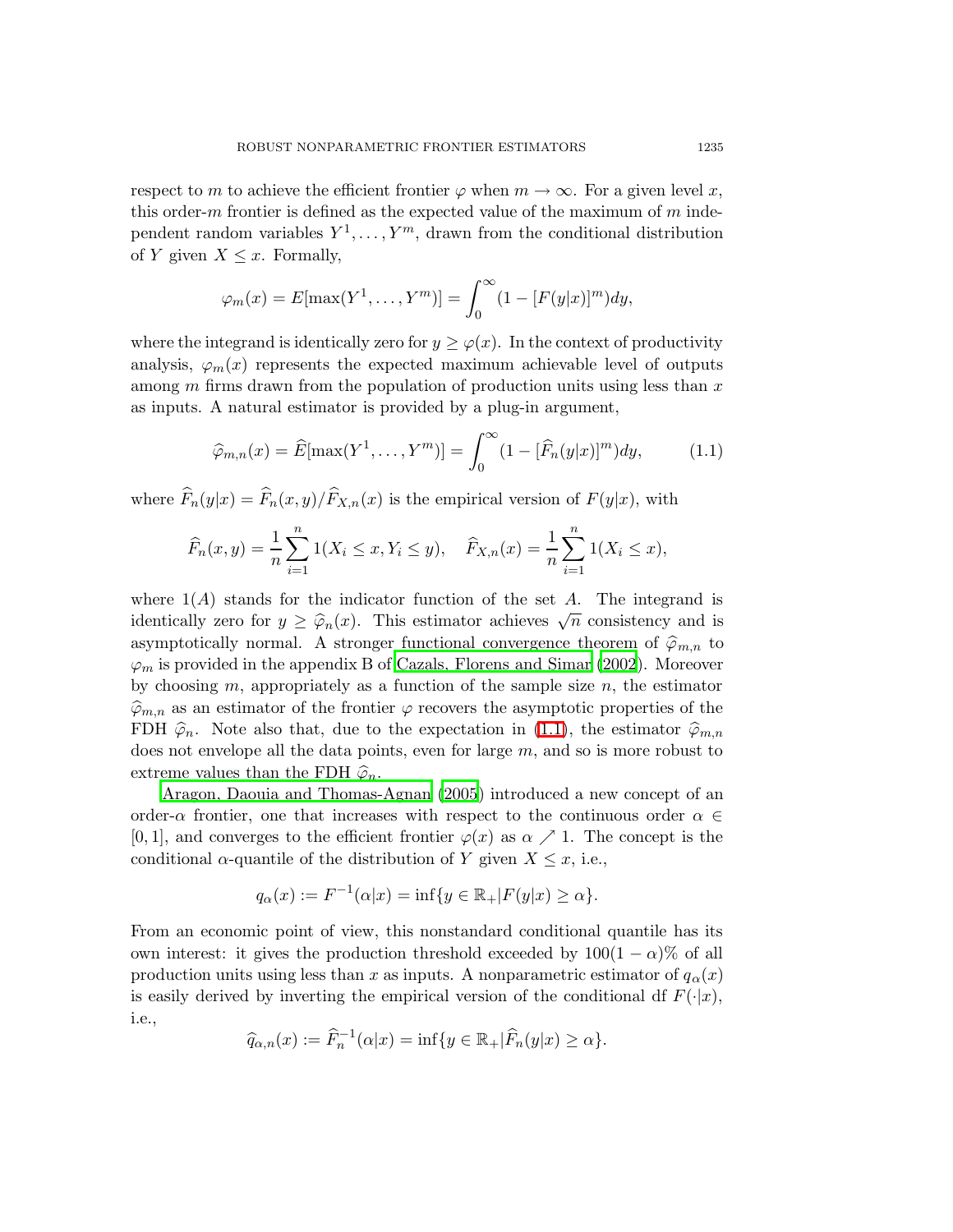As pointed out by Aragon, Daouia and [Thomas-Agnan](#page-19-1) [\(2005](#page-19-1)), this estimator is very fast to compute, very easy to interpret, and its order  $\alpha$  can be useful in terms of practical efficiency analysis. It has at least the same statistical properties as the nonparametric estimator  $\hat{\varphi}_{m,n}(x)$ . In particular, by choosing  $\alpha$  as an appropriate function of n, one estimates the true frontier function  $\varphi(x)$  and satisfies the asymptotic properties of the FDH estimator,  $\hat{\varphi}_n = \hat{q}_{1,n}(x)$ . Not all observations are enveloped and the estimator is less sensitive to extreme values than the FDH. Moreover, it is shown by numerical analysis with simulated and real data that these order- $\alpha$  frontiers are more resistant to extreme values and to outliers than the order-m frontiers.

In this paper we analyze and compare the reliability of the statistical procedures of Cazals, [Florens](#page-19-0) and Simar [\(2002](#page-19-0)) and Aragon, Daouia and Thomas-Agnan (2005) from a robustness theory point of view. Two central concepts are investigated: the qualitative robustness and the influence function.

For statistics  $T_n = T(G_n)$  representable as a functional T of an empirical distribution  $G_n$ , qualitative robustness at the underlying distribution  $G$  is defined as equicontinuity with respect to the Prohorov distance  $\pi(\cdot, \cdot)$  [\(Prohorov](#page-20-2) [\(1956\)](#page-20-2)) of the distributions of  $T_n$  as n changes (see Hampel (1971, p.1890) for the definition). The distributions  $G$  and  $G_n$  are probability measures on a measurable space  $(\Lambda, \mathcal{A})$  such that  $\Lambda$  is a complete separable metric space and  $\mathcal{A}$  denotes the  $\sigma$ -algebra generated by the topology. It is proved in Hampel (1971, Theorem 1a, p.1892) that, if  $\{T_n\}$  is continuous at G (see Hampel (1971, p.1891) for the definition) and for every  $n, T_n$  is continuous as a point function on  $\Lambda^n$ , except for a set of  $G^n$ -measure 0 (where  $G^n$  denotes the product measure on  $\Lambda^n$ , determined by G on  $\Lambda$ ), then  $\{T_n\}$  is qualitatively robust. Qualitative robustness of both nonparametric order-m and order- $\alpha$  frontiers is established in Section 2, but this tells us little about the differences between the two nonparametric procedures.

The richest quantitative robustness information is provided by the influence function  $u \mapsto IF(u; T, G)$  of T at G [\(Hampel](#page-19-6) [\(1974](#page-19-6))). It is defined as the first Gâteaux derivative of T at G, where the point u plays the role of the coordinate in the infinite-dimensional space of probability distributions. The importance of the influence function lies in its two main uses. First, it describes the effect of an infinitesimal contamination at the point  $u$  on the estimate, standardized by the mass of the contamination. Second, it allows one to assess the relative influence of individual observations on the value of the estimate. If this is unbounded, an outlier can cause trouble. The maximum absolute value  $\gamma^*(T, G) = \sup_u |IF(u; T, G)|$  defines the gross-error sensitivity of T at G; the supremum being taken over all u where  $IF(u; T, G)$  exists. There are other robustness measures derived from the influence function, like the local-shift sensitivity, but the central local robustness measure is  $\gamma^*$ . Thus, besides qualitative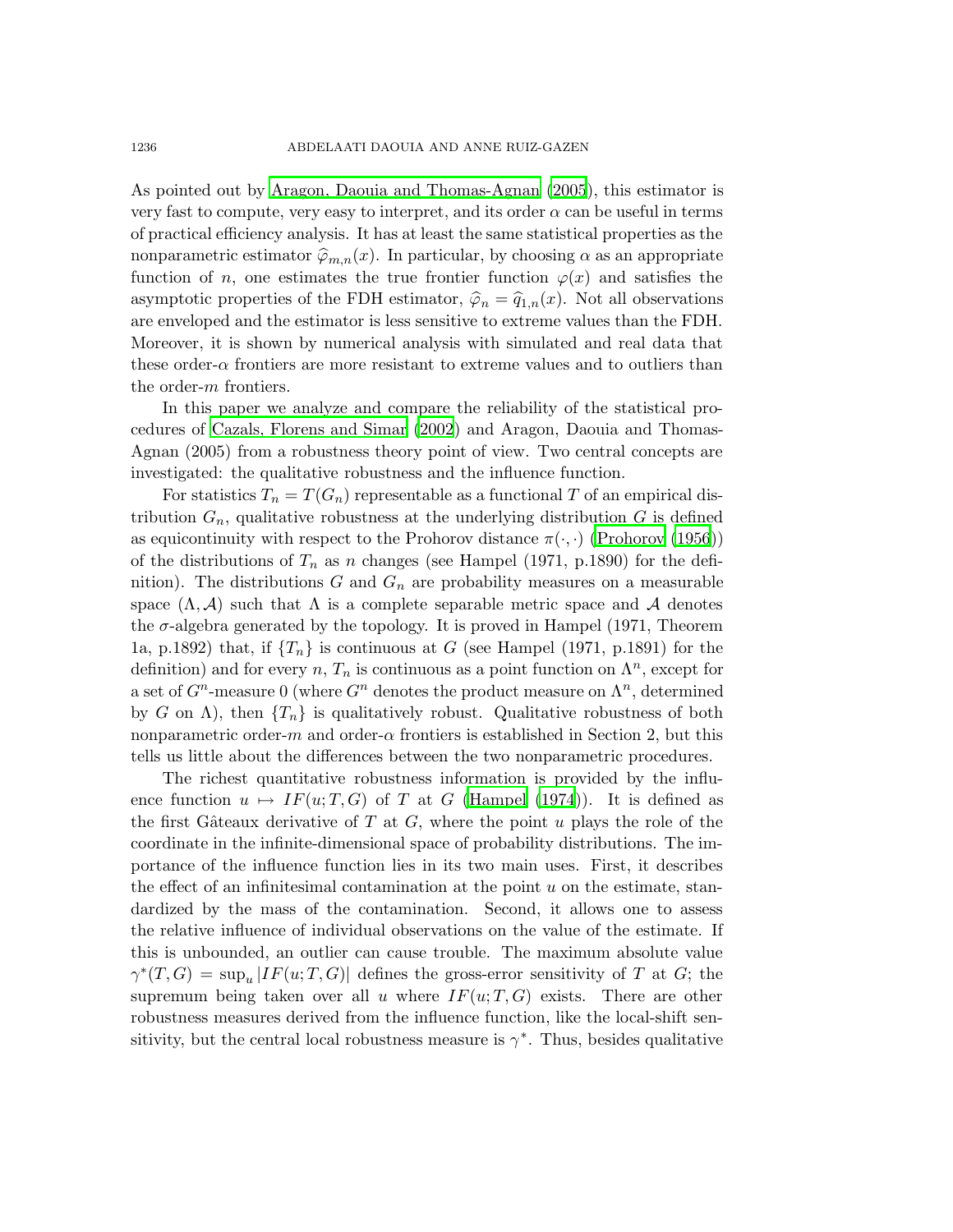robustness, an important robustness requirement is B-robustness [\(Rousseeuw](#page-20-3) [\(1981](#page-20-3))), which corresponds to a finite gross-error sensitivity.

Section 3 shows that  $\gamma^*$  is finite for both sequences of nonparametric estmators  $\{\widehat{q}_{\alpha,n}(x)\}\$  and  $\{\widehat{\varphi}_{m,n}(x)\}\$ . The difference between the two nonparametric partial frontiers lies in the fact that the influence function is no longer bounded for order-m frontiers when m tends to infinity, while it remains bounded for the conditional quantile frontiers when the quantile order tends to one. This advantage occurs when the nonstandard conditional density function is strictly positive at the upper monotone frontier. In the case where the conditional density function is null at the upper frontier, the robustness of the quantile frontier estimators is illustrated in Section 4 through some simulated examples. A data set is also provided to show the advantage of the robust proposals and the use of the influence function as a diagnostic tool to detect anomalous data. In order to save space, detailed proofs of the theorems are not given in this paper, but can be found in Daouia and [Ruiz-Gazen](#page-19-7) [\(2004\)](#page-19-7).

### 2. Continuity and Qualitative Robustness

Let  $0 < \alpha < 1$ ,  $m \in \mathbb{N}^*$ ,  $x \in \mathbb{R}_+$ , and consider the statistical functionals  $S^{m,x}$  and  $T^{\alpha,x}$  which associate to a df G on  $\mathbb{R}^2$  such that  $G(x,\infty) > 0$ , the real values

$$
S^{m,x}(G) = \int_0^\infty \left(1 - \left[\frac{G(x,y)}{G(x,\infty)}\right]^m\right) dy \text{ and } T^{\alpha,x}(G) = \inf\left\{y \ge 0 \middle| \frac{G(x,y)}{G(x,\infty)} \ge \alpha\right\},\,
$$

where the integrand is identically zero for  $y \geq \varphi_G(x) := \inf\{y \mid G(x, y)/G(x, \infty)\}\$ = 1}. For  $S^{m,x}(G)$  to be well defined, it suffices for instance that  $\varphi_G(x)$  be finite, whereas  $T^{\alpha,x}(G)$  exists for any df G such that  $G(x,\infty) > 0$  since  $\alpha < 1$ . It is then clear that

$$
\begin{cases}\n\varphi_m(x) = S^{m,x}(F) \\
\widehat{\varphi}_{m,n}(x) = S^{m,x}(\widehat{F}_n)\n\end{cases},\n\begin{cases}\nq_\alpha(x) = T^{\alpha,x}(F) \\
\widehat{q}_{\alpha,n}(x) = T^{\alpha,x}(\widehat{F}_n).\n\end{cases}
$$

The following conditions are needed to ensure qualitative robustness of the sequence of estimators  $\{\widehat{q}_{\alpha,n}(x)\}\)$  at F.

- H1.  $F_X$  is continuous at x with  $F_X(x) > 0$ ;
- H2. For any  $y \in \mathbb{R}_+$ ,  $u \mapsto F(y|u)$  is nonincreasing on  $\{u \ge 0 \mid F_X(u) > 0\}$ ;
- H3. The generalized inverse function  $F^{-1}(\cdot|x)$  is continuous at  $\alpha$ .

Note that, from an economic point of view, assumption H2 is quite reasonable since the chance of producing less than a value  $y$  decreases if a firm uses more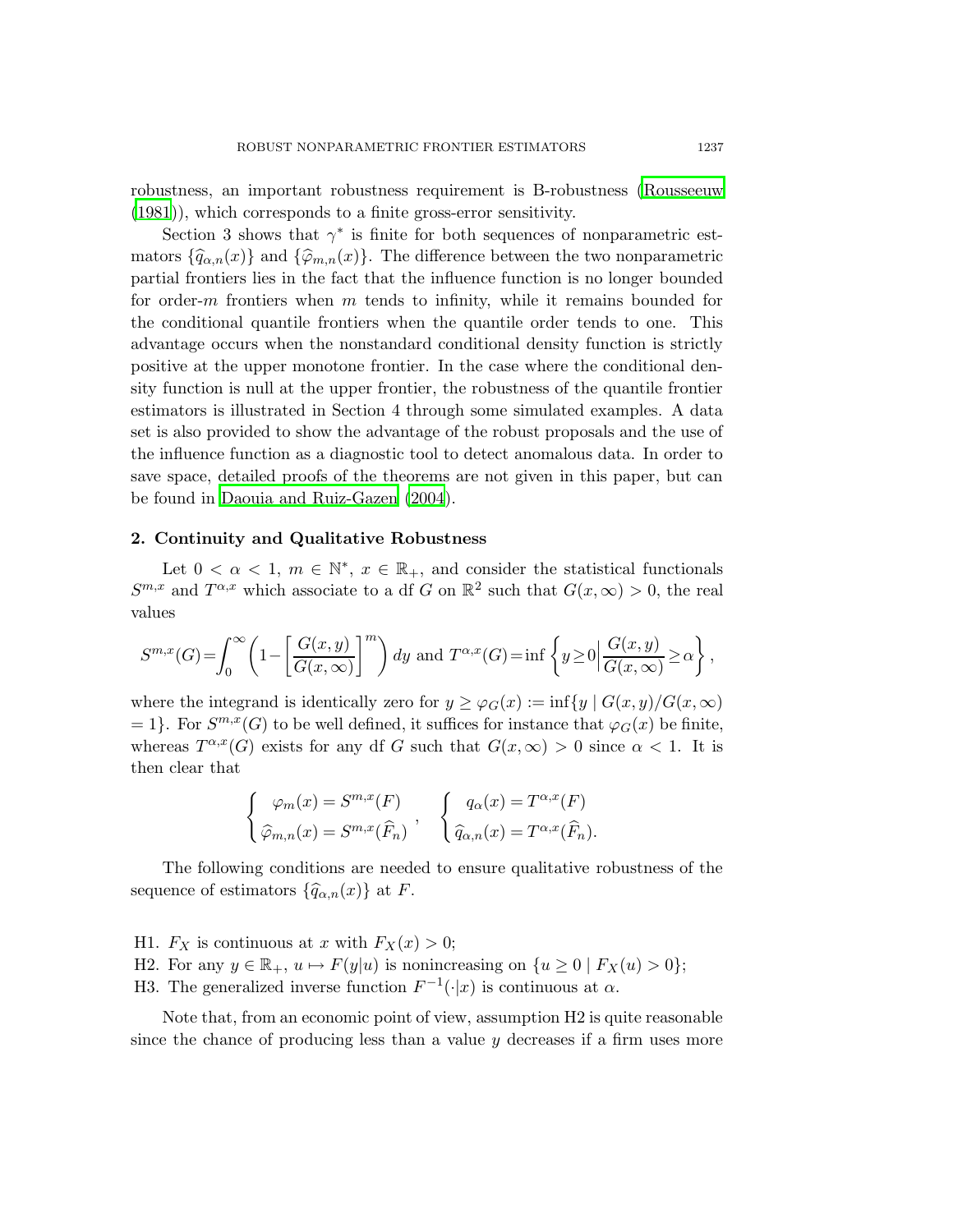inputs. Note also that the assumption H3 holds if the usual assumption on standard regression quantiles is satisfied, i.e., if

H3'.  $F(\cdot|x)$  is differentiable at  $q_{\alpha}(x)$  with strictly positive derivative  $f(q_{\alpha}(x)|x)$ .

Theorem 2.0.1. If conditions H1-H3 hold, then the sequence of estimators  ${\{\widehat{q}_{\alpha,n}(x)\}}$  is continuous at F with respect to the Prohorov distance, and is qualitatively robust at F.

In order to prove this theorem, we first show that  $T^{\alpha,x}$  is continuous at F with respect to the Prohorov distance  $\pi(\cdot, \cdot)$ , and then that  $T^{\alpha, x}$  is continuous as a function of the observations on  $\mathbb{R}^{2n}$  except for a set of  $F<sup>n</sup>$ -measure 0. Finally, we conclude by applying Hampel's Theorem (1971, Theorem 1a).

As a matter of fact, we obtain a stronger result than the required continuity of the sequence  $\{T^{\alpha,x}(\widehat{F}_n)\}\$ at F. We prove that the maximal bias

$$
b_1(\varepsilon, F) = \sup_{\pi(F,G) < \varepsilon} |T^{\alpha, x}(G) - T^{\alpha, x}(F)|
$$

converges to 0 as  $\varepsilon \searrow 0$ . Note also that, as an immediate consequence of continuity of  $T^{\alpha,x}$  at F with respect to  $\pi$ , we obtain from Hampel (1971, Lemma 2) that the sequence of estimators  $\{\widehat{q}_{\alpha,n}(x)\}\)$  is consistent for  $q_\alpha(x)$ .

The same technique of proof is used to establish the qualitative robustness of  $\{\widehat{\varphi}_{m,n}(x)\}\)$ . To prove the continuity of  $\{S^{m,x}(\widehat{F}_n)\}\)$  at F with respect to  $\pi$ , we need to assume that

K1.  $F_X(x) > 0$  and  $\varphi(x) < \nu$ , where  $\nu$  is a finite positive constant;

- K2.  $F_X$  is continuous on a neighborhood of x;
- K3. F is continuous on  $\{x\} \times \mathbb{R}$ .

Condition K1 on the upper frontier  $\varphi$  of the support  $\Psi$  of  $(X, Y)$  is quite reasonable, for instance, in the economic theory underlying efficiency analysis, since  $\Psi$  is always bounded in practice.

As it can be seen in the proof of Theorem 2.0.2 below, if  $F$  satisfies both K1 and K3, then any df G on  $\mathbb{R}^2$  such that  $\pi(F, G) < \varepsilon$  satisfies K1 for all  $\varepsilon$  small enough with the same constant  $\nu$  as the model distribution  $F$  (i.e.,  $G(x, \infty) > 0$ and  $\varphi_G(x) < \nu$ , and so

$$
S^{m,x}(G) = \int_0^{\nu} \left(1 - \left[\frac{G(x,y)}{G(x,\infty)}\right]^m\right) dy
$$
\n(2.1)

for all  $\varepsilon > 0$  sufficiently small. We also show that, under K1, the functional  $S^{m,x}(\widehat{F}_n) = S^{m,x}((X_1,Y_1),\ldots,(X_n,Y_n))$  can be defined as a point function on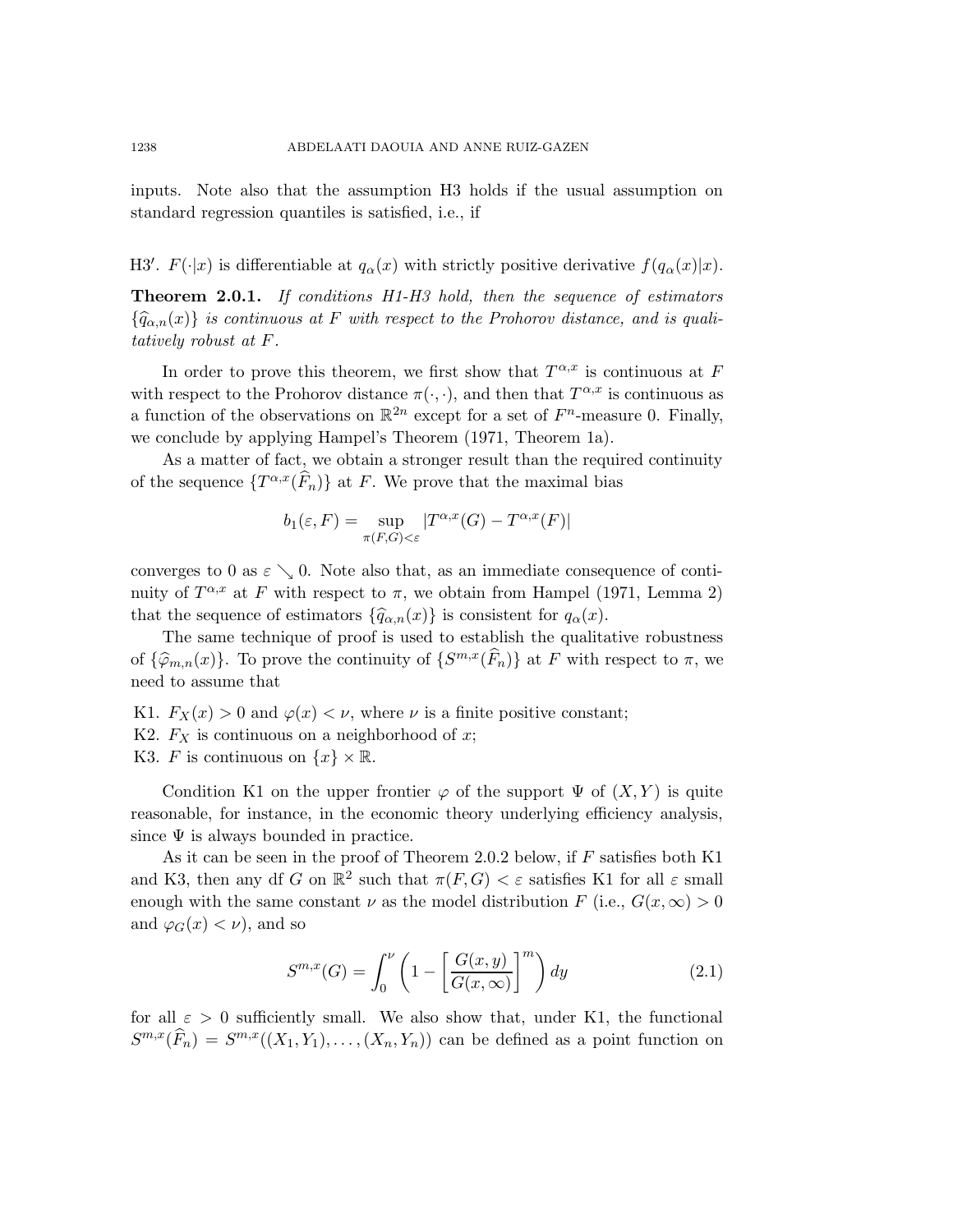$\Psi^n$  by

$$
S^{m,x}((x_1,y_1),\ldots,(x_n,y_n)) = \int_0^{\varphi(x)} \left(1 - \left[\frac{\sum_{i=1}^n 1(x_i \le x, y_i \le y)}{\sum_{i=1}^n 1(x_i \le x)}\right]^m\right) dy \tag{2.2}
$$

if  $\sum_{i=1}^{n} 1(x_i \leq x) > 0$ . We prove its continuity on  $\Psi^n$  instead of  $\mathbb{R}^{2n}$ , except for a set of  $F<sup>n</sup>$ -measure 0, without making use of assumptions K2 and K3. It should be clear that the support  $\Psi$  endowed with the  $\sigma$ -algebra of its Borel sets defines a measurable space, which is also complete and separable since it is closed in  $\mathbb{R}^2$ . Thus, Hampel's Theorem can be applied to deduce the qualitative robustness of  $\{S^{m,x}(\widehat{F}_n)\}\$ at F.

Note that for the quantile framework, we show the continuity of  $T^{\alpha,x}(\widehat{F}_n)$ as a point function on the complete and separable metric space  $\mathbb{R}^{2n}$  without resorting to any assumptions, even those of Theorem 2.0.1.

**Theorem 2.0.2.** If assumptions  $K1-K3$  hold, then the sequence of estimators  ${\widehat{\varphi}_{m,n}(x)}$  is continuous at F with respect to the Prohorov distance, and is qualitatively robust at F.

Here also, we show that the maximal bias

$$
b_2(\varepsilon, F) = \sup_{\pi(F,G) < \varepsilon} |S^{m,x}(G) - S^{m,x}(F)|
$$

converges to 0 as  $\varepsilon \searrow 0$ , which implies the continuity of  $S^{m,x}$  at F with respect to  $\pi$ .

### 3. Quantitative Robustness: Influence Functions

Let the orders  $m \in \mathbb{N}^*$  and  $\alpha \in ]0,1[$  be fixed, and let  $x \in \mathbb{R}_+$  be such that  $F_X(x) > 0$ . For the conditional quantile framework, it is convenient to consider only pairs  $(\alpha, x)$  satisfying assumption H3'. Neither H1-H3 nor K2–K3 are needed in this section.

According to Hampel, Ronchetti, Rousseeuw and Stahel (1986, Definition 1, p.84), the corresponding influence functions of  $S^{m,x}$  and  $T^{\alpha,x}$  at F can be defined by

$$
(x_0, y_0) \in \mathbb{R}^2_+ \mapsto IF((x_0, y_0); S^{m,x}, F) = \frac{\partial}{\partial \lambda} S^{m,x}(F + \lambda(\Delta_{(x_0, y_0)} - F)) \Big|_{\lambda = 0+},
$$
  

$$
(x_0, y_0) \in \mathbb{R}^2_+ \mapsto IF((x_0, y_0); T^{\alpha, x}, F) = \frac{\partial}{\partial \lambda} T^{\alpha, x}(F + \lambda(\Delta_{(x_0, y_0)} - F)) \Big|_{\lambda = 0+},
$$

<span id="page-6-0"></span>where  $\Delta_{(x_0,y_0)}(u,v) = 1(x_0 \le u, y_0 \le v)$  for any  $(u, v) \in \mathbb{R}^2$ . Under H3', it follows from Aragon, Daouia and Thomas-Agnan (2005, see their proof of Theorem 4.1) that

$$
IF((x_0, y_0); T^{\alpha, x}, F) = \frac{\alpha 1(x_0 \le x) - 1(x_0 \le x, y_0 \le q_\alpha(x))}{f(q_\alpha(x)|x)F_X(x)}.
$$
(3.1)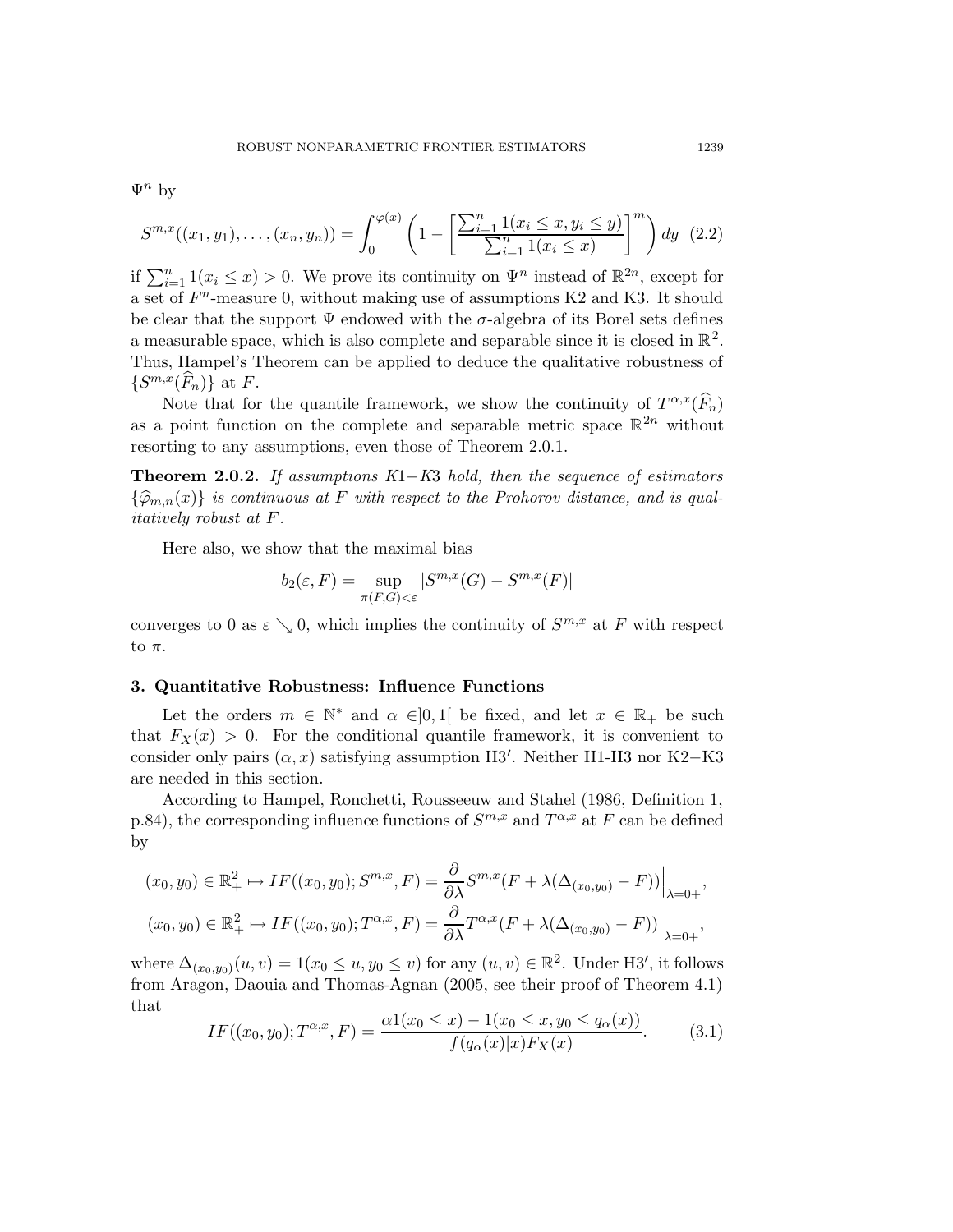It is also established that

<span id="page-7-0"></span>
$$
\widehat{q}_{\alpha,n}(x) - q_{\alpha}(x) = \frac{1}{n} \sum_{i=1}^{n} IF((X_i, Y_i); T^{\alpha,x}, F) + R_n^{\alpha,x},
$$

where  $\sqrt{n}R_n^{\alpha,x}$  converges in probability to 0 as  $n \to \infty$ . Thus  $IF((X_i, Y_i); T^{\alpha,x}, F)$ represents the approximate contribution, or influence, of the observation  $(X_i, Y_i)$ toward the estimation error  $\hat{q}_{\alpha,n}(x) - q_\alpha(x)$ .

On the other hand, it can be easily seen that

$$
IF((x_0, y_0); S^{m,x}, F) = \frac{m}{F_X(x)} 1(x_0 \le x) \int_0^\infty F^{m-1}(y|x) [F(y|x) - 1(y_0 \le y)] dy.
$$
\n(3.2)

We also have

$$
\sqrt{n}(\widehat{\varphi}_{m,n}(x) - \varphi_m(x)) = \frac{1}{\sqrt{n}} \sum_{i=1}^n IF((X_i, Y_i); S^{m,x}, F) + o_p(1) \text{ as } n \to \infty.
$$

So here also, the influence function measures the asymptotic bias caused by contamination in the observations  $(X_i, Y_i), i = 1, \ldots, n$ .

Let us start with the robustness properties of the nonparametric estimator of the order- $m$  expected frontier. This frontier is known to be more robust to extreme values than the standard nonparametric envelopment estimators FDH and DEA because it does not envelop all the observed data points. Moreover, the fact that  $IF((x_0, y_0); S^{m,x}, F)$  is zero when  $x_0 > x$  ensures that the estimator  $\widehat{\varphi}_{m,n}(x)$  is not influenced by outlying points  $(X_i, Y_i)$  with  $X_i > x$ , for any sample size  $n$ . But this estimator is not B-robust since its gross-error sensitivity satisfies

$$
\gamma^*(S^{m,x}, F) = \sup_{(x_0, y_0) \in \mathbb{R}_+^2} |IF((x_0, y_0); S^{m,x}, F)|
$$
  
\n
$$
= \frac{m}{F_X(x)} \sup_{y_0 \in \mathbb{R}_+} \left| \int_0^\infty F^{m-1}(y|x) [F(y|x) - 1(y_0 \le y)] dy \right|
$$
  
\n
$$
\ge \frac{m}{F_X(x)} \sup_{y_0 > \varphi(x)} \left| \int_0^\infty F^{m-1}(y|x) [F(y|x) - 1(y_0 \le y)] dy \right|
$$
  
\n
$$
= \frac{m}{F_X(x)} \sup_{y_0 > \varphi(x)} \int_0^{y_0} F^m(y|x) dy
$$
  
\n
$$
\ge \frac{m}{F_X(x)} \left[ \int_0^{\varphi(x)} F^m(y|x) dy + \sup_{y_0 > \varphi(x)} \int_{\varphi(x)}^{y_0} F^m(y|x) dy \right]
$$
  
\n
$$
= \frac{m}{F_X(x)} \left[ \int_0^{\varphi(x)} F^m(y|x) dy + \sup_{y_0 > \varphi(x)} (y_0 - \varphi(x)) \right] = \infty.
$$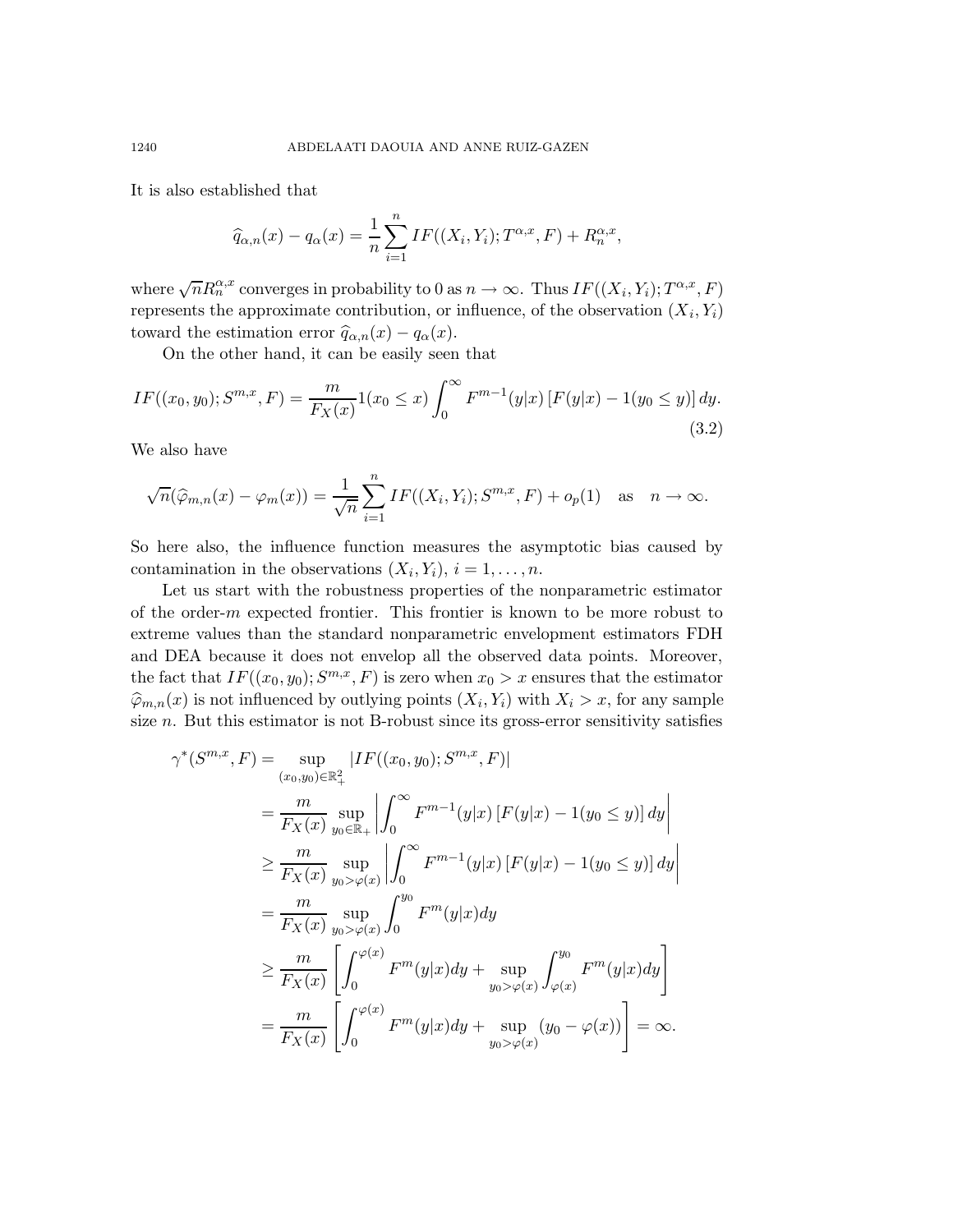This reflects the fact that even a single outlier  $(X_i, Y_i)$  with a level of input  $X_i$  close to x on the left-hand side, if it is far enough from the cloud of data points in the direction of Y, can attract  $\hat{\varphi}_{m,n}(x)$  nearly to its outlying output  $Y_i$ . Besides this deficiency, the local-shift sensitivity defined as the smallest Lipschitz constant the influence function obeys, i.e.,

$$
\lambda^*(S^{m,x}, F) = \sup_{s \neq t \in \mathbb{R}^2} |IF(s; S^{m,x}, F) - IF(t; S^{m,x}, F)| / ||s - t||,
$$

is infinite too since the indicator function  $x_0 \mapsto 1(x_0 \leq x)$  has a jump at x. By  $|| \cdot ||$ , we denote the usual Euclidean norm on  $\mathbb{R}^2$ . This means that the nonparametric estimator  $\widehat{\varphi}_{m,n}(x)$  may also be sensitive to rounding errors.

However, we can show under assumption K1 that  $\gamma^*(S^{m,x}, F)$  is finite as follows. Putting  $G_{\lambda} = F + \lambda(\Delta_{(x_0, y_0)} - F)$ , the influence function  $IF((x_0, y_0); S^{m,x},$ F) is given by  $(\partial/\partial\lambda)S^{m,x}(G_{\lambda})|_{\lambda=0+}$ . Since  $G_{\lambda}(y|x) := G_{\lambda}(x,y)/G_{\lambda}(x,\infty) \to$  $F(y|x)$  as  $\lambda \searrow 0$  for every  $y \in \mathbb{R}$ , we obtain the weak convergence of the conditional distribution functions  $G_{\lambda}(\cdot|x) \rightsquigarrow F(\cdot|x)$ , which implies the weak convergence of the quantile functions  $G_{\lambda}^{-1}$  $\lambda^{-1}(\cdot|x) \leadsto F^{-1}(\cdot|x)$  (i.e.,  $G_{\lambda}^{-1}$  $\lambda^{-1}(t|x) \to F^{-1}(t|x)$ as  $\lambda \searrow 0$  at every  $t \in [0,1]$ , where  $F^{-1}(\cdot|x)$  is continuous) in view of a van der Vaart's Lemma (1998, Lemma 21.2, p.305). Hence, since  $\lim_{t \nearrow 1} F^{-1}(t|x) =$  $\lim_{t \nearrow 1} q_t(x) = q_1(x) = F^{-1}(1|x)$ , we have  $\varphi_{G_\lambda}(x) := G_\lambda^{-1}$  $_{\lambda}^{-1}(1|x) \rightarrow F^{-1}(1|x) =$  $\varphi(x)$  as  $\lambda \searrow 0$ . By using the fact that  $\varphi(x) < \nu$  in view of K1, we therefore obtain  $\varphi_{G_{\lambda}}(x) < \nu$  for all  $\lambda$  sufficiently small. Thus  $S^{m,x}(G_{\lambda}) = \int_0^{\varphi_{G_{\lambda}}(x)}$  $\int_0^{\sqrt{\varphi}G_\lambda(x)}(1-[G_\lambda(y|x)]^m)$  $dy$  is well defined for  $\lambda$  small enough, and can be expressed as

$$
S^{m,x}(G_\lambda) = \int_0^\nu \left(1 - [G_\lambda(y|x)]^m\right) dy.
$$

Finally, by deriving with respect to  $\lambda$ , we get

$$
IF((x_0, y_0); S^{m,x}, F) = \frac{m}{F_X(x)} 1(x_0 \le x) \int_0^{\nu} F^{m-1}(y|x) [F(y|x) - 1(y_0 \le y)] dy,
$$

and so the gross-error sensitivity is finite and such that

$$
\gamma^*(S^{m,x}, F) = \frac{m}{F_X(x)} \sup_{y_0 \in \mathbb{R}} \left| \int_0^{\nu} F^{m-1}(y|x) \left[ F(y|x) - 1(y_0 \le y) \right] dy \right|
$$
  
 
$$
\le \frac{\nu m}{F_X(x)},
$$

$$
\gamma^*(S^{m,x}, F) \ge \frac{m}{F_X(x)} \int_0^{\nu} F^m(y|x) dy
$$
  
 
$$
\ge \frac{m}{F_X(x)} \int_{\varphi(x)}^{\nu} F^m(y|x) dy = (\nu - \varphi(x))m/F_X(x) > 0.
$$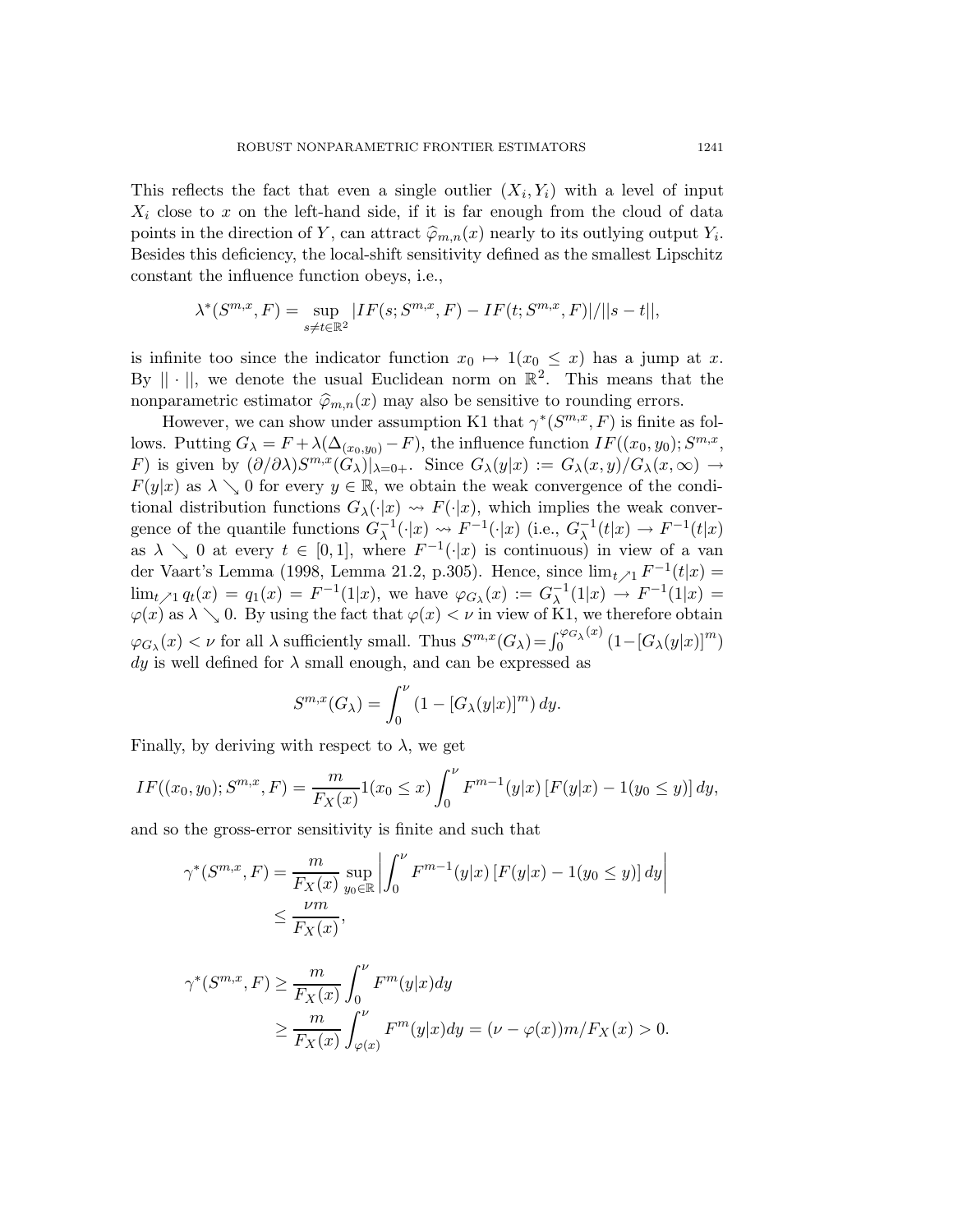<span id="page-9-2"></span>The lower and upper bounds of  $\gamma^*(S^{m,x}, F)$  indicate that the expected order-m frontiers are all the more sensitive to extreme values when the order  $m$  is large. Indeed,

<span id="page-9-0"></span>
$$
\lim_{m \nearrow \infty} \gamma^*(S^{m,x}, F) = \infty. \tag{3.3}
$$

This means in particular that  $\hat{\varphi}_{m,n}(x)$ , when considered as an estimator of the true frontier function  $\varphi(x) = \lim_{m \nearrow \infty} \varphi_m(x)$ , may be influenced by extreme values or outliers.

Let us now turn to robustness characteristics of the empirical estimator of the nonstandard conditional  $\alpha$ -quantile. As with  $\hat{\varphi}_{m,n}$ , the frontier  $\hat{q}_{\alpha,n}$  is more robust to extremes than the FDH and DEA estimators in the sense that it does not envelop all the observed data points. The estimator  $\hat{q}_{\alpha,n}(x)$  also rejects outlying observations using more inputs than x since  $IF((x_0, y_0); T^{\alpha,x}, F) = 0$ when  $x_0 > x$ , for any  $y_0 \in \mathbb{R}_+$ . But, unlike  $\hat{\varphi}_{m,n}(x)$ , it possesses a finite grosserror sensitivity without resorting to assumption K1:

$$
\gamma^*(T^{\alpha,x}, F) = \sup_{(x_0, y_0) \in \mathbb{R}_+^2} |IF((x_0, y_0); T^{\alpha,x}, F)| = \frac{\max(\alpha, 1 - \alpha)}{f(q_\alpha(x)|x)F_X(x)}.\tag{3.4}
$$

<span id="page-9-1"></span>Moreover, if  $F(\cdot|x)$  is continuously differentiable on the support  $[0, \varphi(x)]$  with strictly positive derivative  $f(\cdot|x)$ , then by using the fact that  $q_\alpha(x) \nearrow \varphi(x)$  as  $\alpha \nearrow 1$ , we obtain

$$
\lim_{\alpha \nearrow 1} \gamma^*(T^{\alpha,x}, F) = \frac{1}{f(\varphi(x)|x)F_X(x)}.\tag{3.5}
$$

This implies that, unlike  $\{\widehat{\varphi}_{m,n}(x)\}\)$ , the estimators  $\{\widehat{q}_{\alpha,n}(x)\}\)$  can be resistant to outliers even for large values of  $\alpha$ . Nevertherless, this is not necessarily true when the conditional density  $f(\cdot|x)$  is zero at the frontier  $\varphi(x)$ . We will see numerical illustrations of this case in Section 4.

Because of the irregularity of the influence function at  $(x, q<sub>\alpha</sub>(x))$ , the localshift sensitivity  $\lambda^*(T^{\alpha,x}, F)$  is infinite, which means that  $\hat{q}_{\alpha,n}(x)$  may be susceptible to rounding errors. However, this is much less important than the fact that  $\gamma^*(T^{\alpha,x},F)$  is finite. We summarize the above results in the following theorem.

**Theorem 3.0.3.** Let  $m \in \mathbb{N}^*$  and  $\alpha \in ]0,1[$  be fixed orders, and let  $x \in \mathbb{R}_+$  be such that  $F_X(x) > 0$ .

- 1. The sequence  $\{\widehat{\varphi}_{m,n}(x)\}_n$  has infinite gross-error sensitivity  $\gamma^*(S^{m,x},F)$  unless K1 holds. In any case,  $\lim_{m \nearrow \infty} \gamma^*(S^{m,x}, F) = \infty$ .
- 2. Under assumption H3',  $\{\widehat{q}_{\alpha,n}(x)\}_n$  has the finite gross-error sensitivity  $\gamma^*$ <br> $\{F(x), F(y)\}_n$  is  $F(y)$  $(T^{\alpha,x},F)$  given at [\(3.4\)](#page-9-0). Furthermore, if  $F(\cdot|x)$  is continuously differentiable on the support  $[0, \varphi(x)]$  with strictly positive derivative  $f(\cdot|x)$ , then  $\gamma^*(T^{\alpha,x}, F)$ achieves the finite limit  $(3.5)$  as  $\alpha \nearrow 1$ .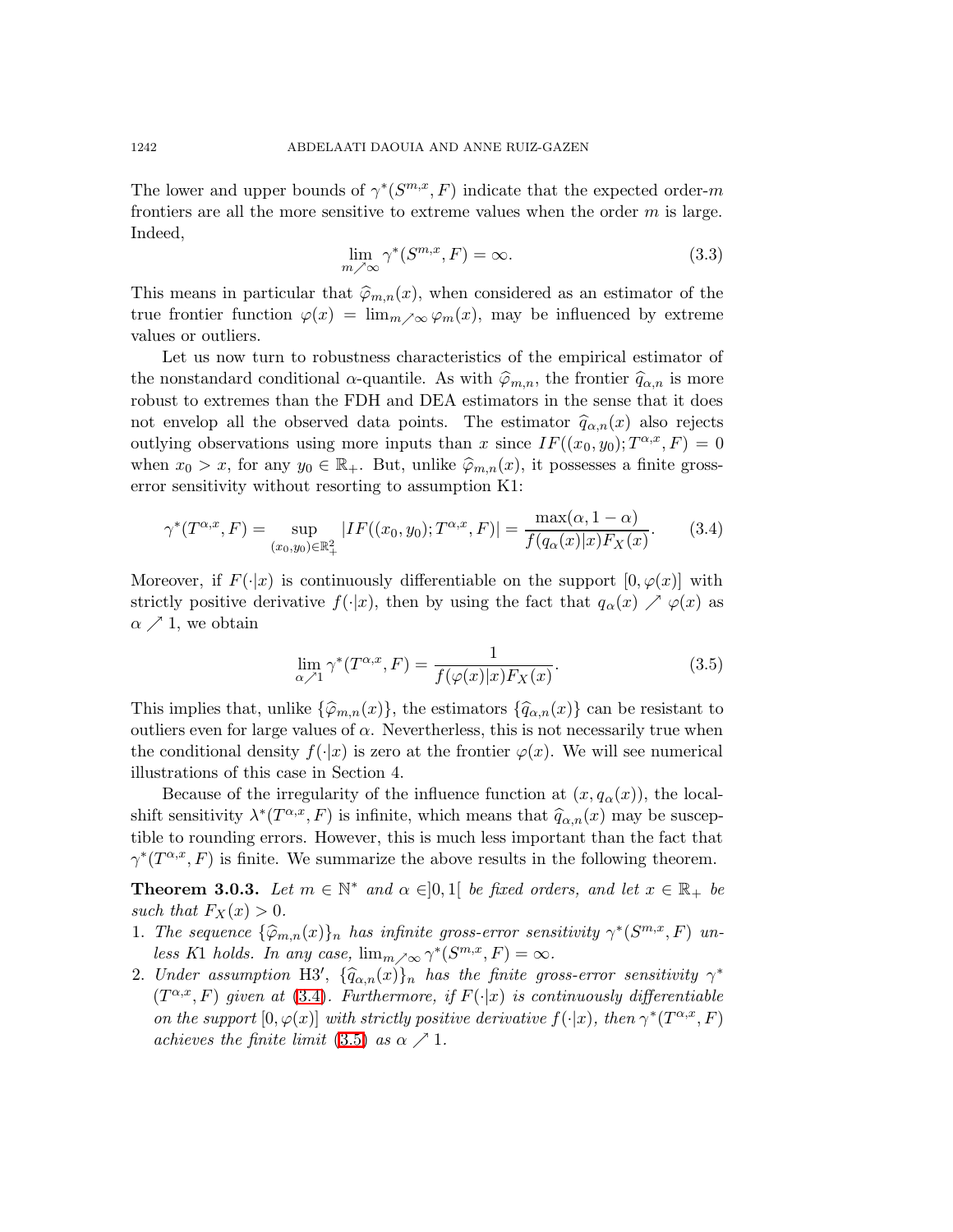Note that  $\{S^{m,x}(\widehat{F}_n)\}\$  and  $\{T^{\alpha,x}(\widehat{F}_n)\}\$  do not in general estimate the same quantity, but in the limiting case where m tends to infinity and  $\alpha$  to one, the sequences coincide with  $\{\hat{\varphi}_n(x)\}\$  and can be viewed as estimators of the true full frontier  $\varphi(x)$ . Results [\(3.3\)](#page-9-2) and [\(3.5\)](#page-9-1) indicate then that extreme order- $\alpha$  frontiers are more robust than extreme order-m frontiers for estimating  $\varphi(x)$ . It is also important to note that, if we choose the order  $\alpha$  as a function of n such that  $\lim_{n\to\infty} n^{3/2} (1-\alpha(n)) = 0$ , the functional  $T^{\alpha(n),x}(\widehat{F}_n) = \widehat{q}_{\alpha(n),n}(x)$  estimates the upper frontier  $\varphi(x)$  itself, as proved in Aragon, Daouia and [Thomas-Agnan](#page-19-1) [\(2005](#page-19-1)). Likewise, if  $m(n) = O(n \log(n))$  then  $S^{m,x}(\widehat{F}_n) = \widehat{\varphi}_{m(n),n}(x)$  estimates  $\varphi(x)$  and converges to the same Weibull distribution as  $\widehat{\varphi}_n(x)$  and  $T^{\alpha(n),x}(\widehat{F}_n)$ (see Cazals, [Florens](#page-19-0) and Simar [\(2002\)](#page-19-0)). The advantage of quantile-type frontiers is seen by comparing  $\lim_{n\to\infty} \gamma^*(\cdot, F)$  of the estimators  $\{S^{m(n),x}(\widehat{F}_n)\}\$  and  $\{T^{\alpha(n),x}(\widehat{F}_n)\}\,$  of  $\varphi(x)$ .

**Theorem 3.0.4.** Let  $x \in \mathbb{R}_+$  be such that  $F_X(x) > 0$  and let  $\{\alpha(n), n \geq 0\}$ 1} and  $\{m(n), n \geq 1\}$  be nondecreasing sequences such that  $0 < \alpha(n) < 1$ ,  $\lim_{n\to\infty} \alpha(n) = 1, m(n) \geq 1$  and  $\lim_{n\to\infty} m(n) = \infty$ .

1.  $\gamma^*(S^{m(n),x}, F)$  is infinite for any n unless K1 holds, and  $\lim_{n \nearrow \infty} \gamma^*(S^{m(n),x}, F)$  $F) = \lim_{m \nearrow \infty} \gamma^*(S^{m,x}, F) = \infty.$ 

2. If  $F(\cdot|x)$  is differentiable at  $q_{\alpha(n)}(x)$  with strictly positive derivative  $f(q_{\alpha(n)}(x))$ |x), then  $\gamma^*(T^{\alpha(n),x}, F) = \max(\alpha(n), 1 - \alpha(n))/f(q_{\alpha(n)}(x)|x)F_X(x)$ . If  $F(\cdot|x)$ is continuously differentiable on  $[0,\varphi(x)]$  with derivative  $f(\cdot|x) > 0$ , then  $\lim_{n \nearrow \infty} \gamma^*(T^{\alpha(n),x}, F) = \lim_{\alpha \nearrow 1} \gamma^*(T^{\alpha,x}, F) < \infty.$ 

The explicit values of the orders  $m(n)$  and  $\alpha(n)$  are not available. In practice, we can choose  $\widehat{\varphi}_{m(n),n}$  and  $\widehat{q}_{\alpha(n),n}$  to be simply the usual FDH frontier if there are no influential observations in the data. In presence of such observations, we can determine the values  $m(n)$  and  $\alpha(n)$  by using the simple tool explained below, which also allows one to identify potential outliers.

#### A methodology for outliers detection using gross-error sensitivity

This is achieved through a sensitivity analysis of extreme order- $\alpha$  frontiers. We propose to choose several large values of  $\alpha$ , say,  $\alpha = 0.97, 0.98, 0.99, 0.995$ , 0.999. Then the basic tool is a plot of  $\gamma^*(T^{\alpha,x},F)$  as a function of x, for the different values of  $\alpha$ . By construction, if there are no outliers, the corresponding curve to each value of  $\alpha$  should have homogeneous fluctuations (small jumps followed by smooth decreasing slopes). Any strong deviation of at least one of these order- $\alpha$  curves indicates the potential existence of outliers. For instance, if a curve shows a severe jump at a point  $x_i$  followed by an immediate fall, the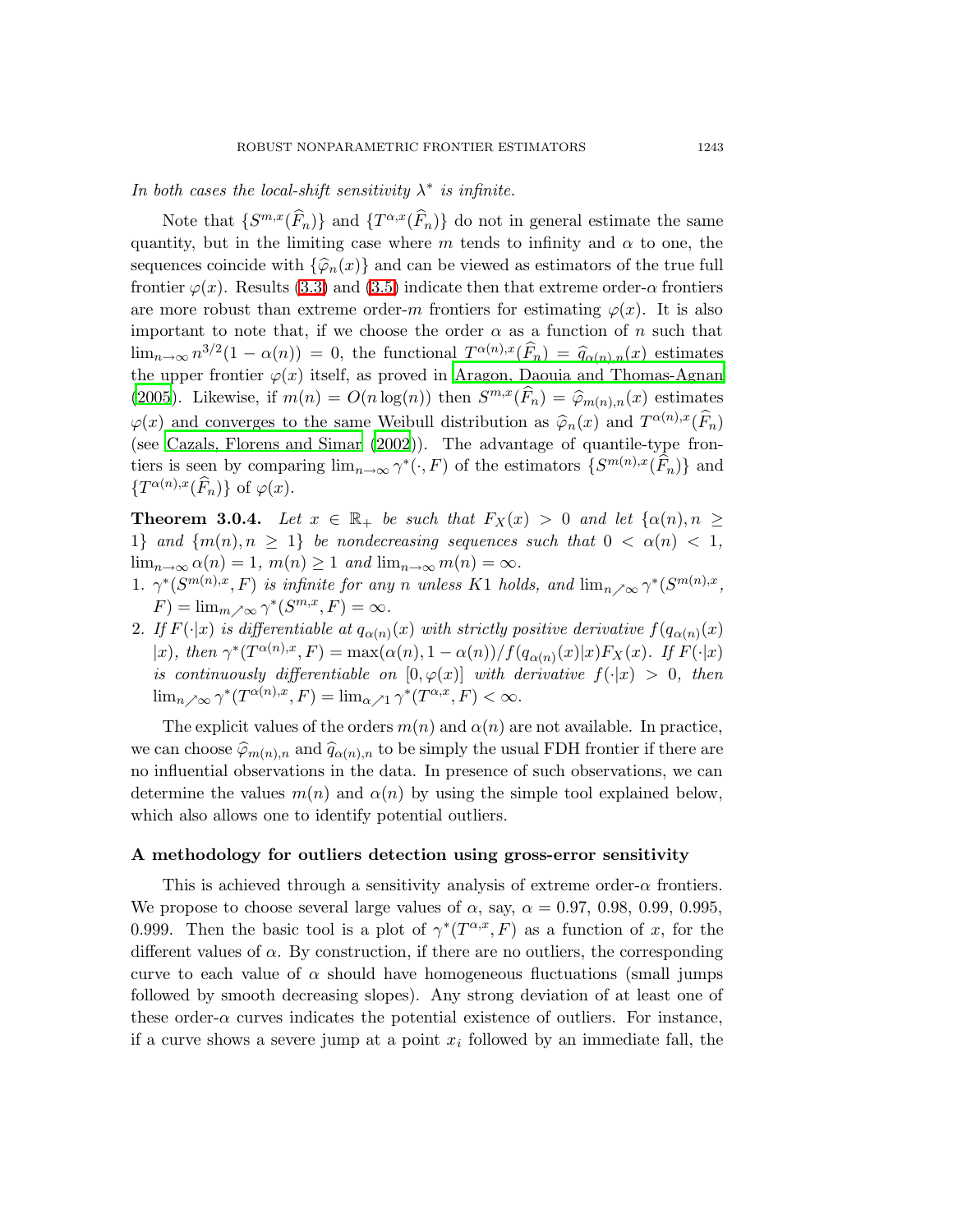FDH observation  $(x_i, y_i = \hat{\varphi}_n(x_i))$  is a potential outlier. Indeed, if the suspicious point  $(x_i, \hat{\varphi}_n(x_i))$  is far enough from the cloud of data points in the direction of Y, then the quantile frontiers of extreme orders may be attracted by the outlier  $(x_i, \hat{\varphi}_n(x_i))$ , but they come back down immediately, which generates a "free fall" of the empirical version of  $\gamma^*$  after the jump. The next section illustrates the idea with a data set.

As illustrated in Aragon, Daouia and Thomas-Agnan (2005, see Examples 1−3), the extreme order-m frontiers are more sensitive to outliers than the order- $\alpha$  frontiers that seems more appropriate for identifying anomalous data. But they continue to grow after each jump, and this might make the identification of potential outliers more difficult than with extreme quantile frontiers.

Our semi-automatic procedure based on the analysis of order- $\alpha$  (respectively order-m) curves offers also an appealing and useful way to determine  $\alpha(n)$  (respectively  $m(n)$ . The order  $\alpha(n)$  (respectively  $m(n)$ ) will correspond to the largest value of  $\alpha$  (respectively m) such that the order- $\alpha$  (respectively order-m) curve shows no strong deviation when plotted. For instance, if the curve corresponding to  $\alpha = 0.99$  shows no strong deviation whereas that corresponding to  $\alpha = 0.995$  is dramatically influenced, then  $0.99 \leq \alpha(n) < 0.995$ . We can improve the bracket for  $\alpha(n)$  with new plots using other values  $\alpha \in ]0.99; 0.995]$ . We obtain  $m(n)$  in the same way. Even more strongly we can pick a precise value of  $m(n)$  since the order m is discrete.

### 4. Numerical Illustration

In this section, we present two simulated examples to illustrate the case where there is no mass at the upper boundary, i.e., when  $f(\varphi(x)|x) = 0$ . These examples are used in [Florens](#page-19-8) and Simar [\(2005](#page-19-8)) where the authors show, in particular, that the order- $m$  frontier estimators are more robust to outliers than the OLS-shifted frontier [\(Greene](#page-19-9) [\(1980](#page-19-9))). We also show how the gross-error sensitivity can be used as a diagnostic tool to detect anomalous data.

### 4.1. Example 1

We first consider a case where the monotone boundary of the support of  $(X, Y)$  is linear. We choose  $(X, Y)$  uniformly distributed over the region  $D =$  $\{(x, y)|0 \le x \le 1, 0 \le y \le x\}.$  The upper boundary is given by the frontier function  $\varphi(x) = x$ . Here, the conditional df is  $F(y|x) = 2x^{-1}y - x^{-2}y^2$ , for  $0 < x \le 1$ and  $0 \le y \le x$ , and the conditional  $\alpha$ -quantile is  $q_{\alpha}(x) = x(1 - \sqrt{1 - \alpha})$ , for  $0 <$  $x \leq 1$  and  $0 \leq \alpha \leq 1$ . The gross-error sensitivity for the sequence of  $\alpha$ -quantile frontier estimators is then given by  $\gamma^*(T^{\alpha,x}, F) = \max(\alpha, 1 - \alpha)/(2\alpha\sqrt{1 - \alpha}).$ The order-m frontier can be computed as  $\varphi_m(x) = x(1 - A_m)$ , where  $A_m =$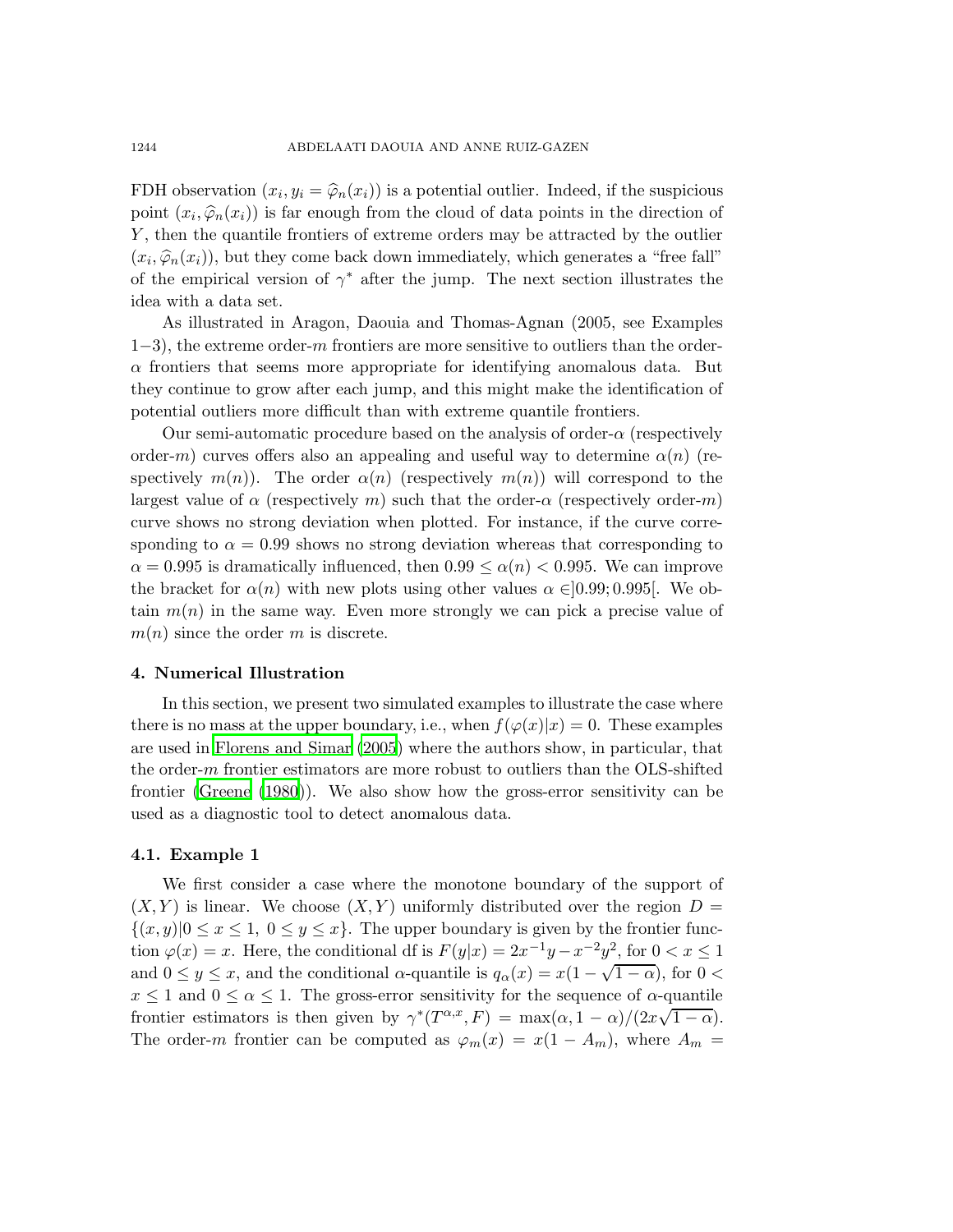$\sum_{j=0}^{m} m!(-1)^{m-j} 2^j/(j!(m-j)!(2m-j+1)).$  For  $0 < x < 1$  and  $(x_0, y_0) \in \mathbb{R}^2$ , the influence function is given by

$$
IF((x_0, y_0); S^{m,x}, F) = \begin{cases} 0, & \text{if } x_0 > x, \\ \frac{m}{F_X(x)} \mathbb{I}^{m,x}(y_0), & \text{otherwise,} \end{cases}
$$

<span id="page-12-0"></span>where

$$
\mathbb{I}^{m,x}(y_0) = \begin{cases} I_{x,m}(0,1), & \text{if } y_0 \ge 1, \\ I_{x,m}(0,1) - I_{x,m-1}(y_0,1), & \text{if } 0 < y_0 < 1, \\ I_{x,m}(0,1) - I_{x,m-1}(0,1), & \text{otherwise,} \end{cases} \tag{4.1}
$$
\n
$$
I_{x,m}(a,b) = \int_a^b F^m(y|x) dy = \sum_{j=0}^m m!(-1)^{m-j} 2^j x^{j-2m} \frac{[b^{2m-j+1} - a^{2m-j+1}]}{j!(m-j)!(2m-j+1)}.
$$

Therefore, the order- $m$  gross-error sensitivity can be computed as

<span id="page-12-1"></span>
$$
\gamma^*(S^{m,x}, F) = \frac{m}{F_X(x)} \max \left\{ I_{x,m}(0,1); I_{x,m-1}(0,1) - I_{x,m}(0,1) \right\}. \tag{4.2}
$$

In this particular example, the order- $\alpha$  and order- $m$  frontiers are both linear in x and can have the same slope. They coincide if and only if  $\alpha = 1 - A_m^2$ . In this case, the sequences  ${\{\widehat{q}_{\alpha,n}\}}_n$  and  ${\{\widehat{\varphi}_{m,n}\}}_n$  estimate the same frontier  $(\varphi_m = q_\alpha)$ and their reliability can be analyzed by comparing their  $\gamma^*$  values. In Table 1, we give  $\gamma^*(T^{\alpha,x},F)$  (respectively  $\gamma^*(S^{m,x},F)$ ) for the corresponding frontier estimators  $\{\widehat{q}_{\alpha,n}(x)\}$  (respectively  $\{\widehat{\varphi}_{m,n}(x)\}\)$  when  $x = 1/4, 1/2$  and 3/4.

As stated by Hampel, Ronchetti, Rousseeuw and Stahel (1986, p.43), the most important robustness requirement, besides qualitative robustness, is a low  $\gamma^*$ . From this basis, it is clear that  $\{\widehat{q}_{\alpha,n}(x)\}$  is more robust than  $\{\widehat{\varphi}_{m,n}(x)\}$ for estimating the linear partial frontier  $\varphi_m(x) \equiv q_\alpha(x)$ , since  $\gamma^*(T^{\alpha,x},F)$  $\gamma^*(S^{m,x}, F)$ , as can be seen from Table 1. Another remark of interest lies in the limit case where  $\gamma^*(S^{m,x}, F)$  explodes, whereas  $\gamma^*(T^{\alpha,x}, F)$  remains small as  $\alpha \to 1$  and  $m \to \infty$ . This indicates that  $\{\widehat{q}_{\alpha,n}(x)\}\)$  is more resistant to extreme values than  $\{\hat{\varphi}_{m,n}(x)\}\$ for estimating the full frontier  $\varphi(x) = \lim_{\alpha \nearrow 1} q_\alpha(x) =$  $\lim_{m \nearrow \infty} \varphi_m(x)$ .

Note that for a fixed value of  $\alpha$  or m, the corresponding  $\gamma^*$  decreases with respect to x, which indicates that the estimators  $\hat{q}_{\alpha,n}(x)$  and  $\hat{\varphi}_{m,n}(x)$  are more resistant to extreme values as x increases. This is no surprise due to the conditioning by  $X \leq x$ , since these nonparametric estimators are not so good at the border where the number of all points in the sample with input value smaller than  $x$  is very small.

Note also that for a fixed value of  $x, \gamma^*$  increases with respect to the orders  $\alpha$  and  $m$ . This is natural since both nonparametric partial frontiers converge to the non-robust FDH frontier as  $\alpha \to 1$  and  $m \to \infty$ .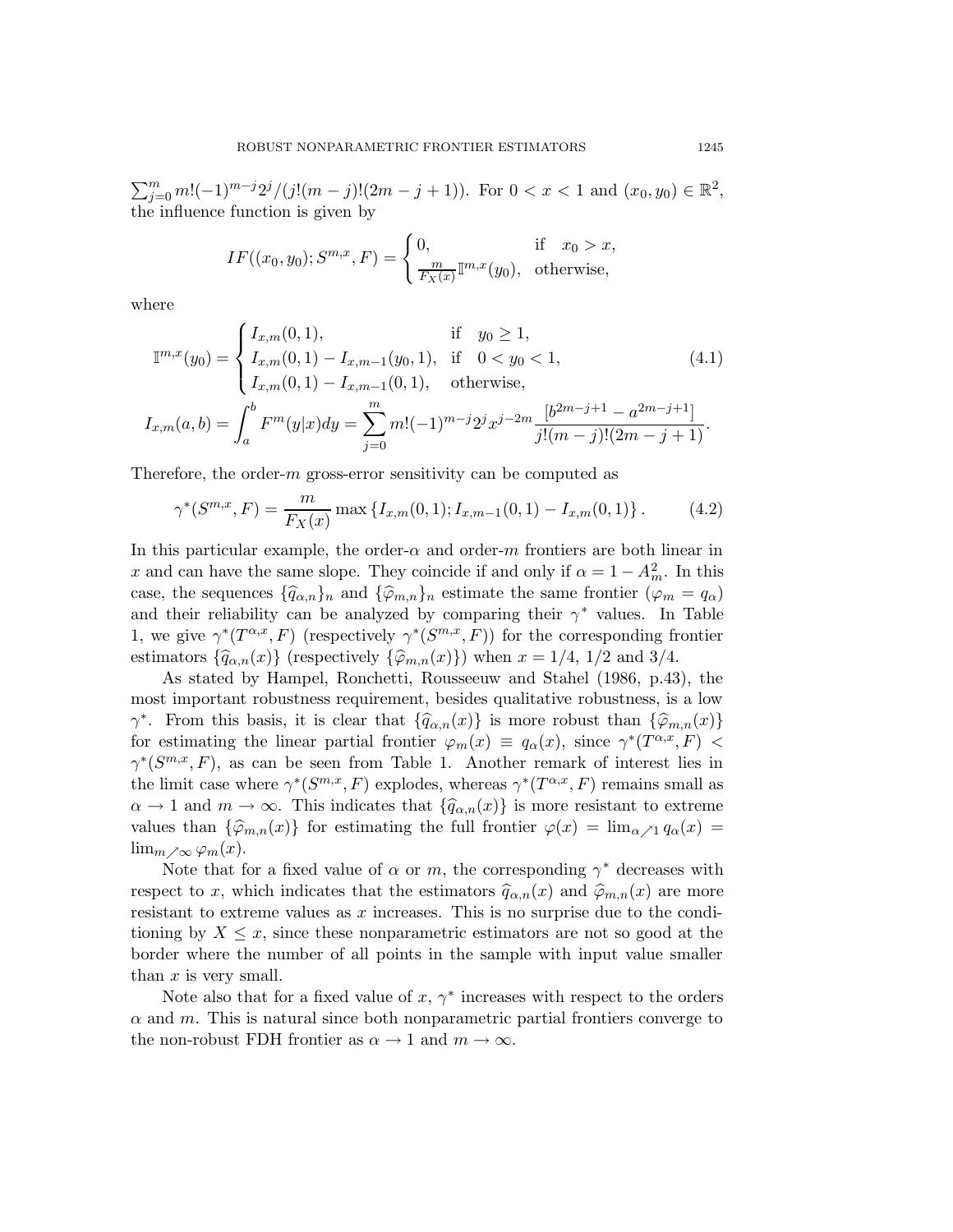| m                    | $\gamma^*(S^{m,1/4},F)$      | $\gamma^*(S^{m,1/2},F)$ $\gamma^*(S^{m,3/4},F)$ |                              |
|----------------------|------------------------------|-------------------------------------------------|------------------------------|
| 1                    | 9                            | 1.3333                                          | 0.9877                       |
| $\overline{2}$       | 68                           | 2.1333                                          | 1.6856                       |
| 3                    | 673                          | 2.7429                                          | 2.2675                       |
| $\overline{4}$       | 4785                         | 3.2508                                          | 2.7799                       |
| $\overline{5}$       | $4.5227e+04$                 | 3.6941                                          | 3.2431                       |
| 10                   | $1.3557e+09$                 | 5.4052                                          | 5.1040                       |
| 15                   | $5.1269e + 13$               | 6.6993                                          | 6.5178                       |
| 20                   | $1.4955e+18$                 | 27.2388                                         | 7.6771                       |
| 25                   | $5.5683e + 22$               | 153290                                          | 9.0947                       |
| 30                   | $1.6209e + 27$               | $1.2986e+10$                                    | 352.793                      |
| $\alpha = 1 - A_m^2$ | $\gamma^*(T^{\alpha,1/4},F)$ | $\gamma^*(T^{\alpha,1/2},F)$                    | $\gamma^*(T^{\alpha,3/4},F)$ |
| 0.5556               | 1.6667                       | 0.8333                                          |                              |
|                      |                              |                                                 | 0.5556                       |
| 0.7156               | 2.6833                       | 1.3417                                          | 0.8944                       |
| 0.7910               | 3.4607                       | 1.7304                                          | 1.1536                       |
| 0.8349               | 4.1092                       | 2.0546                                          | 1.3697                       |
| 0.8635               | 4.6752                       | 2.3376                                          | 1.5584                       |
| 0.9270               | 6.8598                       | 3.4299                                          | 2.2866                       |
| 0.9501               | 8.5102                       | 4.2551                                          | 2.8367                       |
| 0.9622               | 9.8913                       | 4.9457                                          | 3.2971                       |
| 0.9695               | 11.1027                      | 5.5514                                          | 3.7009                       |

Table 1. The gross-error sensitivities of the sequences  $\{\hat{\varphi}_{m,n}(x)\}_n$  and  ${\{\widehat{q}_{\alpha,n}(x)\}}_n$  for estimating the linear frontier  $\varphi_m(x) \equiv q_\alpha(x)$ .

Results for Example 1

#### 4.2. Example 2

Let us now consider a more realistic example from an economic point of view. We choose a non-linear monotone upper boundary given by the Cobb-Douglas model  $Y = X^{1/2} \exp(-U)$ , where X is uniform on [0, 1] and U, independent of X, is Exponential with parameter  $\lambda = 3$ . This is a standard example in the literature (see, e.g., Gijbels, [Mammen,](#page-19-10) Park and Simar [\(1999\)](#page-19-10), [Florens](#page-19-8) and Simar [\(2005](#page-19-8)) and [Simar](#page-20-4) [\(2003](#page-20-4))).

Here, the upper boundary of the support of  $(X, Y)$  is given by the frontier function  $\varphi(x) = x^{1/2}$ . For  $0 < x \le 1$  and  $0 \le y \le \varphi(x)$ , the conditional df is  $F(y|x) = 3x^{-1}y^2 - 2x^{-3/2}y^3$  and, for  $0 \le \alpha \le 1$ , the conditional  $\alpha$ -quantile is given by  $q_{\alpha}(x) = x^{1/2} \mathbb{J}(\alpha)$ , where  $\mathbb{J}(\alpha) = \cos((\arccos(1-2\alpha) + 4\pi)/3)$  + 1/2. The corresponding  $\alpha$ -gross-error sensitivity is  $\gamma^*(T^{\alpha,x},F) = \max(\alpha, 1 \alpha$ /(6 $x^{1/2}$ J( $\alpha$ )(1-J( $\alpha$ ))). The order-m frontier here can be computed as  $\varphi_m(x)$  =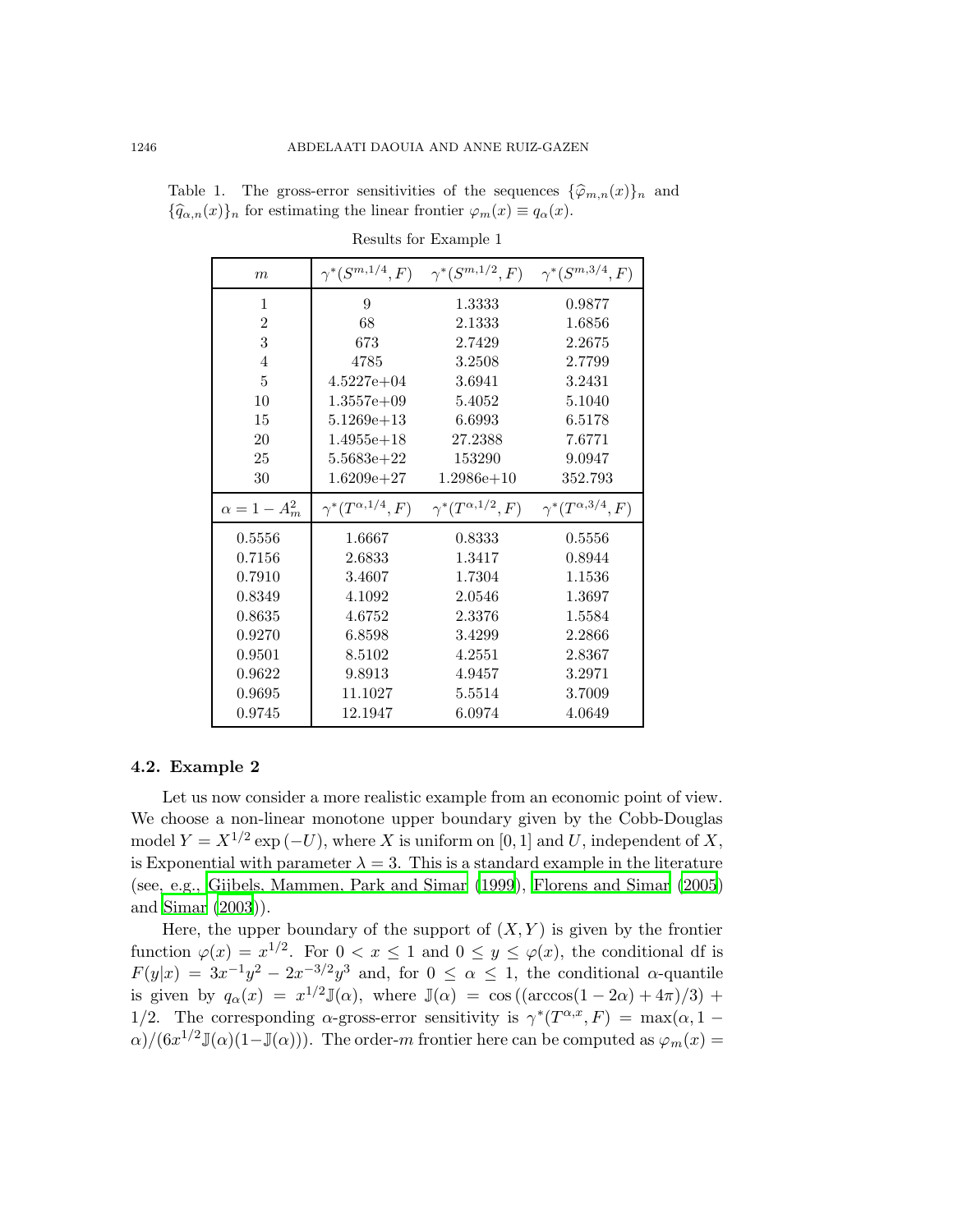$x^{1/2}(1-B_m)$ , where  $B_m = \sum_{j=0}^m m!(-2)^{m-j}3^j/(j!(m-j)!(3m-j+1))$ . For  $0 < x < 1$  and  $(x_0, y_0) \in \mathbb{R}^2$ , its influence function  $IF((x_0, y_0); S^{m,x}, F)$  is 0 if  $x_0 > x$  and  $(m|x)\mathbb{I}^{m,x}(y_0)$  otherwise, where  $\mathbb{I}^{m,x}(y_0)$  is given by [\(4.1\)](#page-12-0), with

$$
I_{x,m}(a,b) = \sum_{j=0}^{m} m!(-2)^{m-j} 3^j x^{\frac{j-3m}{2}} \frac{[b^{3m-j+1} - a^{3m-j+1}]}{j!(m-j)!(3m-j+1)}.
$$

The corresponding m-gross-error sensitivity can be computed with  $(4.2)$  where  $F_X(x) = x.$ 

In this particular case, the order- $\alpha$  and order-m frontiers are both log-linear in x and coincide if and only if  $\alpha = (1 - \cos[3 \arccos(1/2 - B_m) - 4\pi])/2$ . For such a pair  $(\alpha, m)$ , the partial concave frontier  $q_{\alpha} \equiv \varphi_m$  can be estimated by  ${\{\widehat{q}_{\alpha,n}\}}$  as well as  ${\{\widehat{\varphi}_{m,n}\}}$ . The numerical results are displayed on Table 2. We remark here also that  $\gamma^*(S^{m,x}, F)$  is larger than  $\gamma^*(T^{\alpha,x}, F)$  and that this latter  $\gamma^*$  remains small for extreme values of  $\alpha$ , which is not the case for the order-m gross-error sensitivity.

Table 2.  $\gamma^*$  of the sequences of estimators  $\{\widehat{\varphi}_{m,n}(x)\}_n$  and  $\{\widehat{q}_{\alpha,n}(x)\}_n$  for estimating the concave frontier  $q_{\alpha}(x) \equiv \varphi_m(x)$ , where  $\alpha = (1-\cos[3 \arccos(1/2-\pi \varphi_0)]$  $B_m$ ) –  $4\pi$ ])/2.

| $\boldsymbol{m}$ | $\gamma^*(S^{m,1/4}, F)$     | $\gamma^*(S^{m,1/2},F)$      | $\gamma^*(S^{m,3/4}, F)$     |
|------------------|------------------------------|------------------------------|------------------------------|
| 1                | 4                            | 1.1716                       | 0.7514                       |
| $\overline{2}$   | 10.9714                      | 1.8309                       | 1.1971                       |
| 3                | 49.3714                      | 2.3261                       | 1.5603                       |
| 4                | 154.6741                     | 2.7359                       | 1.8797                       |
| 5                | 807.1289                     | 3.0928                       | 2.1697                       |
| 10               | 670000                       | 4.4721                       | 3.3592                       |
| 15               | 877380000                    | 5.928                        | 4.293                        |
| 25               | $1.7296e+19$                 | $8.3577e+09$                 | $9.3482e+03$                 |
| $\alpha$         | $\gamma^*(T^{\alpha,1/4},F)$ | $\gamma^*(T^{\alpha,1/2},F)$ | $\gamma^*(T^{\alpha,3/4},F)$ |
| 0.5              | 0.6667                       | 0.4714                       | 0.3849                       |
| 0.6886           | 0.9832                       | 0.6952                       | 0.5676                       |
| 0.7749           | 1.2138                       | 0.8583                       | 0.7008                       |
| 0.8240           | 1.4031                       | 0.9921                       | 0.8101                       |
| 0.8557           | 1.567                        | 1.108                        | 0.9047                       |
| 0.9242           | 2.1957                       | 1.5526                       | 1.2677                       |
| 0.9486           | 2.6698                       | 1.8878                       | 1.5414                       |
| 0.9997           | 36.6755                      | 25.9335                      | 21.1746                      |

Results for Example 2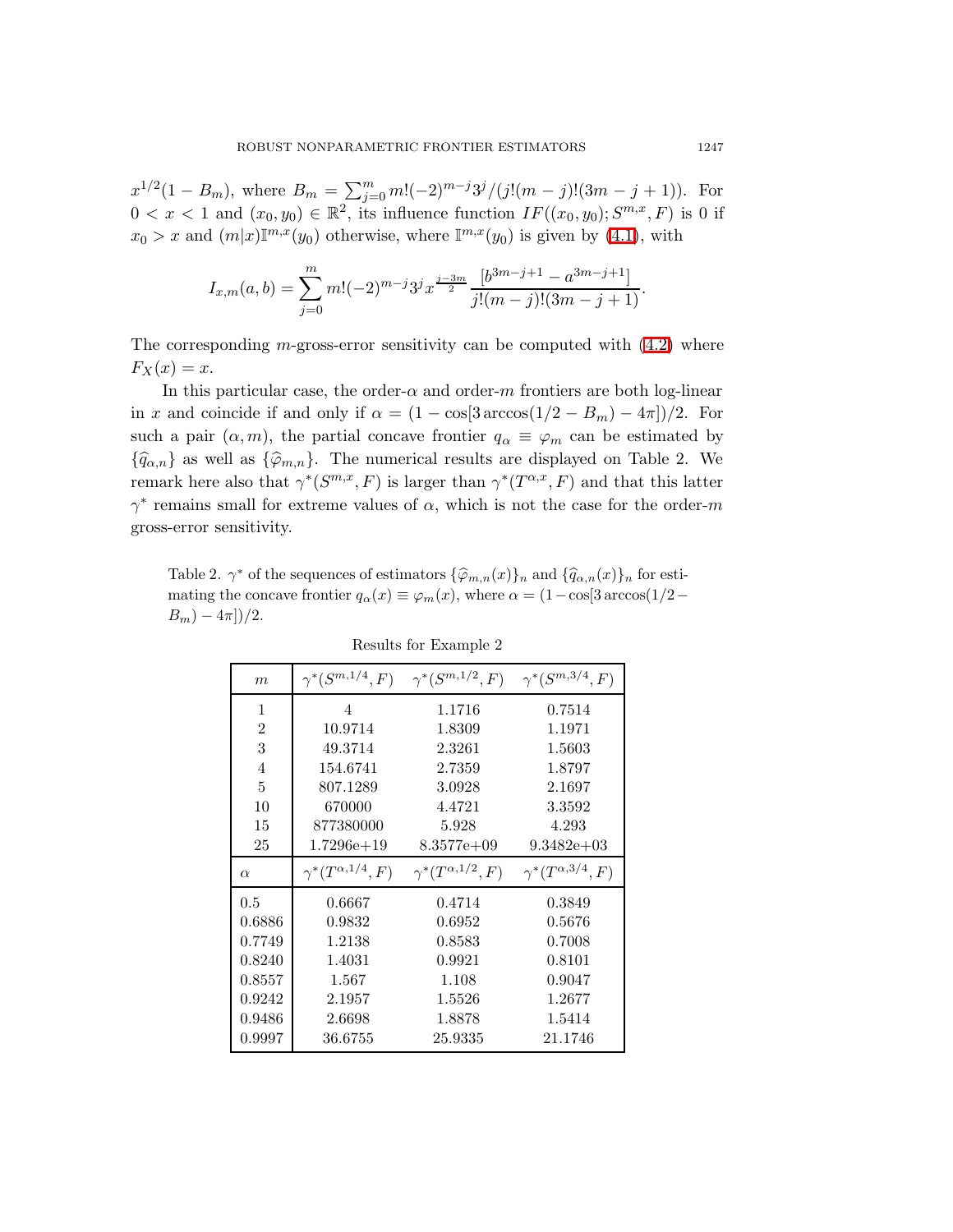We repeated the same exercise with many other values of x and  $(m, \alpha)$  leading to the same advantage of the quantile-type estimators when estimating either the true partial frontier or the full frontier.

### 4.3. Example 3

We consider a data set concerning the delivery activity of the postal services PSfrag replacements in France<sub>2</sub> The data comes from 4,000 post offices observed in 1994, and have been previously analyzed in Cazals, [Florens](#page-19-0) and Simar [\(2002](#page-19-0)) and Aragon, Daouia 1 and Thomas-Agnan (2005). For each post office  $i$ , the input  $x_i$  is the labor cost measured<sup>3</sup> by the quantity of labor, and the output  $y_i$  is the volume of delivered mail in nymber of objects. As can be seen on Figure 1, the data set contains at least the two outlying observations  $(965, 7207)$  and  $(1051, 11762)$ . 4



Figure 1. Plot of the volume of delivered mail against the quantity of labor for the 4,000 post offices.

We first propose to make a plot of the influence function of an order-*m* frontier estimate and of an order- $\alpha$  frontier estimate. Take  $x_0 \in [\min_i x_i; \max_i x_i]$  and  $y_0 \in [\min_i y_i; \max_i y_i]$ . The influence of  $(x_0, y_0)$  on an order-*m* frontier estimate  $\hat{\varphi}_{m,n}(x)$  (respectively on an order- $\alpha$  estimate  $\hat{q}_{\alpha,n}(x)$ ) can be measured by the value of a sample version of the influence function given by [\(3.2\)](#page-7-0) (respectively [\(3.1\)](#page-6-0)). The sample versions are obtained by replacing the unknown quantities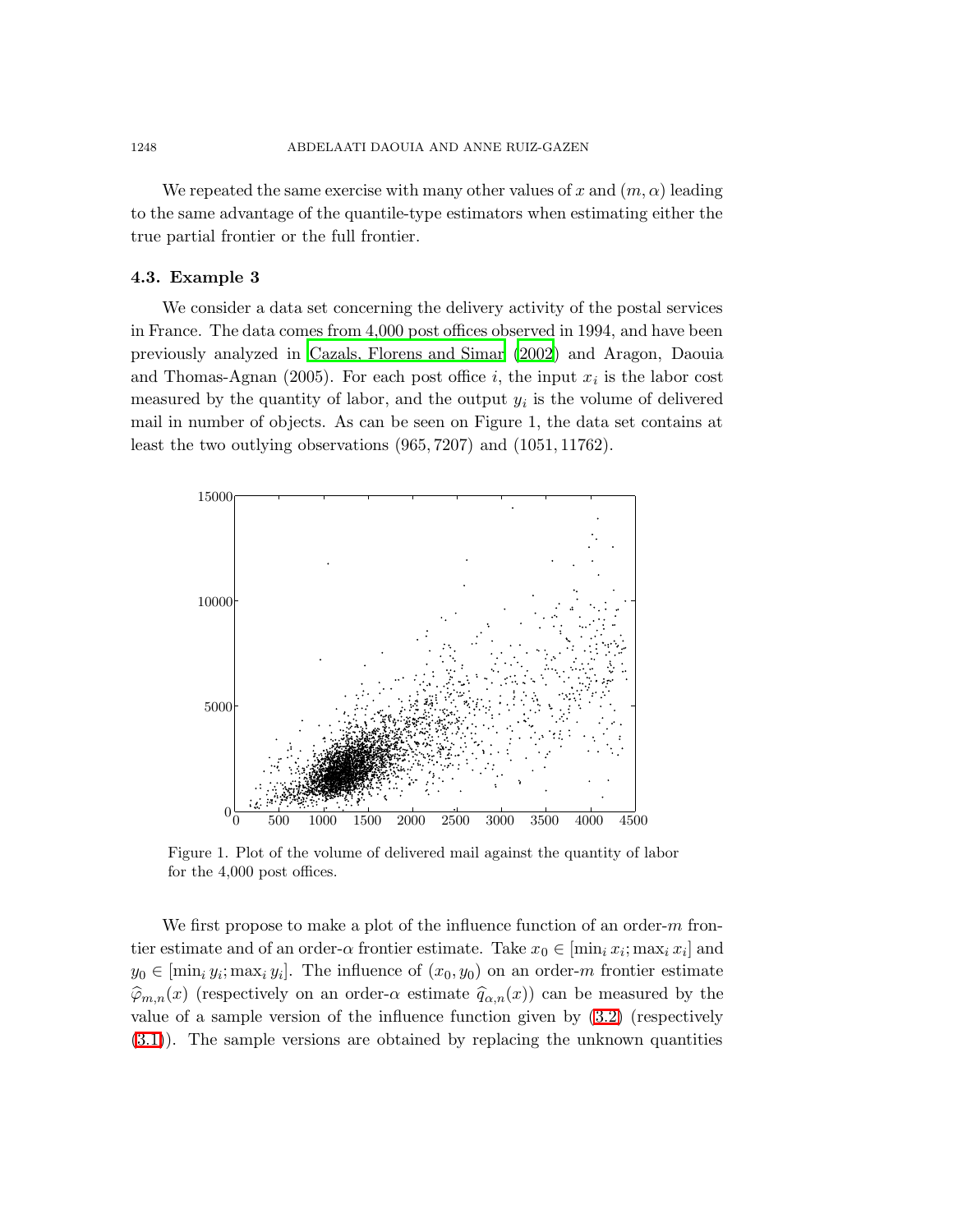-2

 $F_X(x)$ ,  $q_{\alpha}^{\{1\}}(x)$ ,  $F(\cdot|x)$  and  $f(q_{\alpha}(x)|x)$  with estimated quantities.  $F_X(x)$  and  $q_{\alpha}(x)$ are simply estimated by  $F_{X,n}(x)$  and  $\hat{q}_{\alpha,n}(x)$ , whereas the estimator of  $F(\cdot|x)$ is a triwered kernel estimator (with an empirical choice of the bandwith) from which we also derive an estimator of the density  $f(q_\alpha(x)|x)$ .  $\overline{2}$ 6



Figure 2. Plot of the quantile frontier estimate for  $\alpha = 0.99$  (solid line) and the order- $m = 50$  estimate (dashed line) for the 3998 post offices (2 outliers removed).

In order to compare the estimation methods, we drop the two outliers and consider a quantile frontier estimate with  $\alpha = 0.99$  and an order-m estimate with  $m = 50$ . Figure 2 shows that for this parameters choice, the order- $\alpha$  frontier estimate is very close to the order- $m$  estimate. Considering again the  $4,000$ observations (the two outliers included), Figure 3 gives the plots of the empirical influence function for the quantile estimate of order  $\alpha = 0.99$  and for the order-m  $(m = 50)$  estimate at the value  $x = 1,338$ , the median of the  $x_i$ 's. It is clear that the influence function of the order-50 estimate is much larger than the influence function of the quantile estimate. This indicates that  $\hat{q}_{0.99,n}(x)$  is more resistant to the outlying post offices than  $\hat{\varphi}_{50,n}(x)$ . Note also that for given  $\alpha$  and x, the influence function of the quantile frontier estimator, as well as its empirical counterpart, takes only three different values according to the values  $(x_0, y_0)$ .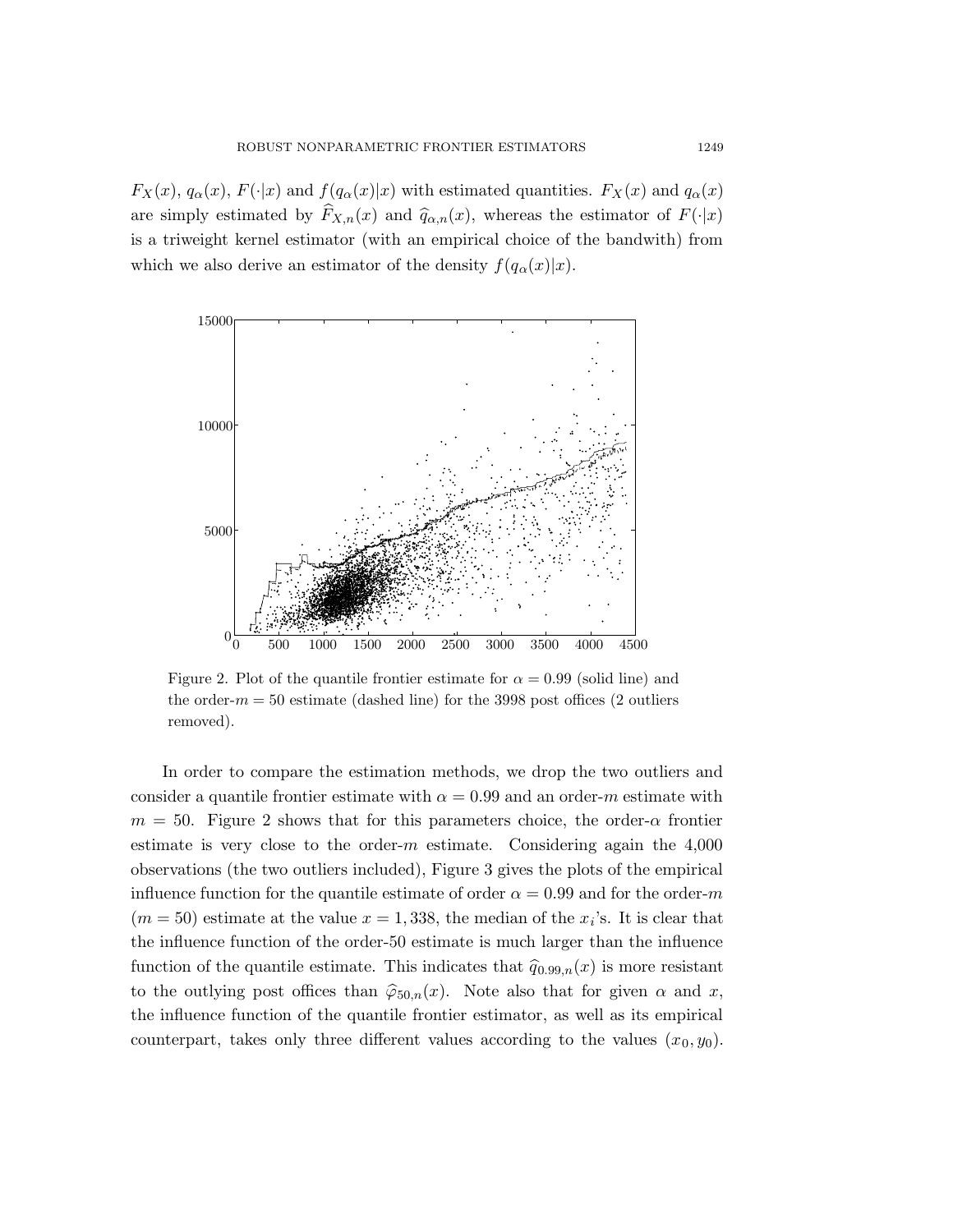Recall that we have

$$
IF((x_0, y_0); T^{\alpha, x}, F) = \begin{cases} \alpha c_{\alpha}(x) > 0, & \text{if } x_0 \le x, y_0 > q_{\alpha}(x), \\ (\alpha - 1) c_{\alpha}(x) < 0, & \text{if } x_0 \le x \ y_0 \le q_{\alpha}(x), \\ 0, & \text{if } x_0 > x, \end{cases}
$$

1

with  $c_{\alpha}(x) = 1/f(q_{\alpha}(x)|x)F_X(x)$ .



Figure 3. Plots of the empirical influence function for the 0.99 quantile estimate (left plot) and for the 50-order estimate (right plot) at the median of the  $x_i$ 's for the 4,000 post offices.

Now, we focus on the quantile frontier estimates and illustrate the use of the influence function as a tool for detecting influential observations. In practice, we are interested in quantile frontier estimates for large values of  $\alpha$  (at least  $\alpha \geq 1/2$ , so we have  $\alpha c_{\alpha}(x) \geq |\alpha - 1| c_{\alpha}(x)$  and the maximum influence (which corresponds to the gross-error sensitivity) is achieved for  $x_0 < x$  and  $y_0 > q_\alpha(x)$ . Figure 4 shows the function  $x \mapsto \alpha \hat{c}_{\alpha}(x)$ , which is a sample version of the grosserror sensitivity, for  $\alpha = 0.99$  (left plot) and  $\alpha = 0.999$  (right plot). On both plots, we can see that for small  $x$ , the influence function is quite large due to a border problem. Indeed, there are too few observations for estimating the conditional df  $F(\cdot|x)$ . For  $\alpha = 0.99$ , apart from the smallest values of x, no observation is particularly influential. That's no more true when considering  $\alpha = 0.999$ . In this case, we detect that the two outlying observations previously mentioned heavily influence the estimate. This can be explained as follows: the quantile frontier of order 0.99 does not allow one to identify the two outlying post offices because it is very resistant to these outliers, as shown in Figure 4 (left plot), whereas the frontier of order 0.999 coincides with the non-robust FDH frontier on  $[\min_i x_i; 1051]$ , as seen from Figure 7 of Aragon, Daouia and [Thomas-Agnan](#page-19-1)

1

3

7

PSfrag replacements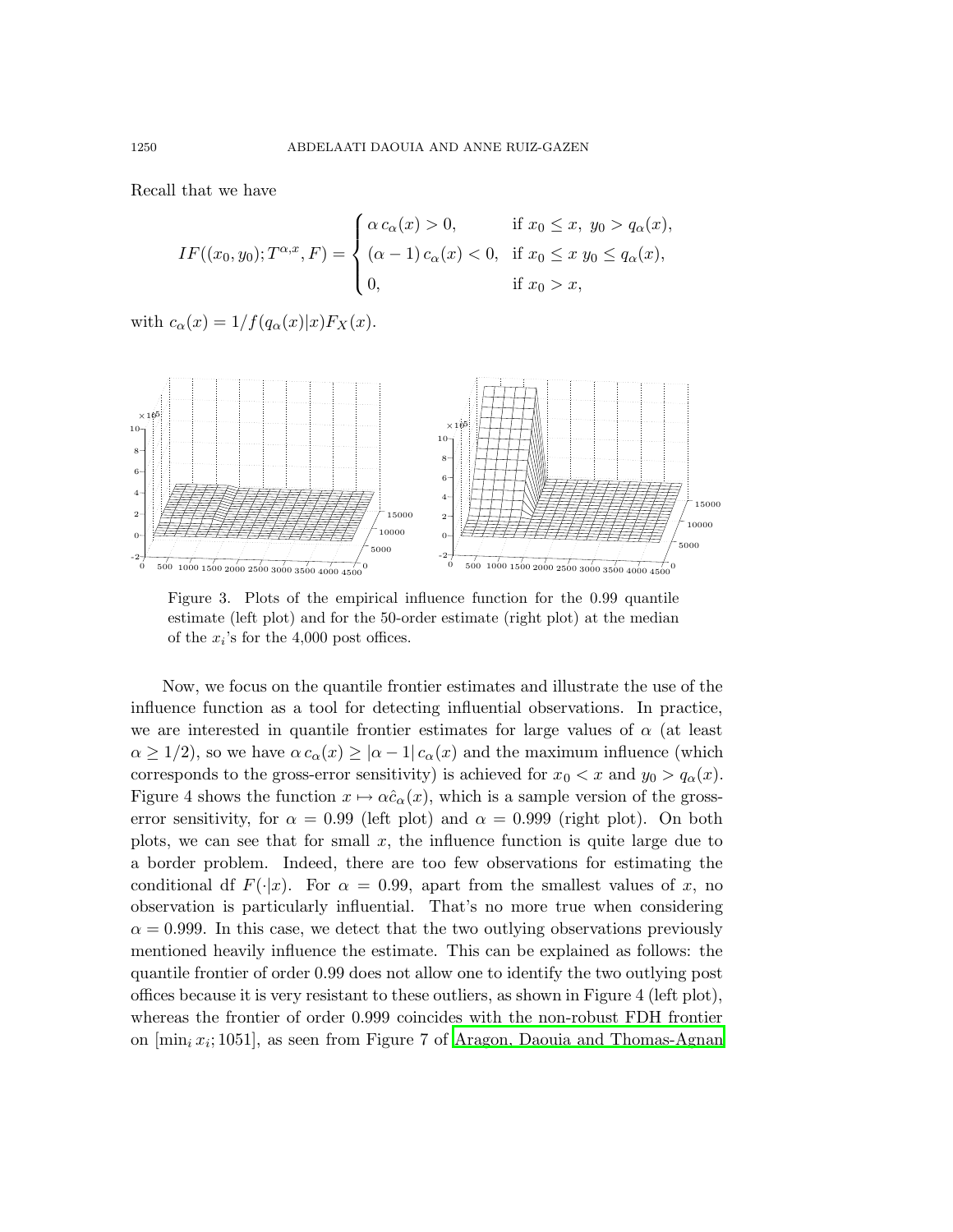#### PSfrag repla  $-2$

#### ROBUST NONPARAMETRIC FRONTIER ESTIMATORS 1251

 $(2005)$  $(2005)$ . Therefore, the use of very extreme-order  $\alpha$  frontiers is necessary to detect anomalous data. Now, for the choice of the order  $\alpha(n)$  of the robust quantile estimator of  $\varphi$ , Figure 4 indicates to us the choice of  $\alpha(n)$  in the interval  $\int_{0}^{8} 0.99; 0.999$ [. 6 10 5 6 8 10



Figure 4. Plots of the empirical gross-error sensitivity of quantile estimates for  $\alpha = 0.99$  (left plot) and  $\alpha = 0.999$  (right plot) against the value of x for the 4,000 post offices.

## 5. Concluding remarks

PSfrag replac

 $-2$ 

The most popular nonparametric methods of estimating a monotone boundary, such as the DEA or the FDH methods, are highly non-robust. Cazals, Florens and Simar (2002) and Aragon, Daouia and [Thomas-Agnan](#page-19-1) [\(2005](#page-19-1)) have proposed alternatives which are shown here to satisfy some interesting robustness properties. Both methods are qualitatively and B-robust, but the gross-error sensitivity of the order-m frontier tends to infinity with  $m$ . On the contrary, as soon as we assume that the conditional density function is not null and is continuous on its support, the gross-error sensitivity of the  $\alpha$ -quantile estimators tends to a finite limit when  $\alpha$  tends to one. In the case where this last assumption is not fulfilled, we consider two simulated examples and propose an empirical comparison of the gross-error sensitivities for different values of  $\alpha$  and m. The results clearly favor the quantile approach. We would like to point out that we are concerned with nonparametric estimators and a nonparametric model. The use of robustness concepts such as the qualitative robustness and indicators derived from the influence function is usually devoted to parametric statistics in parametric models (Hampel, Ronchetti, [Rousseeuw](#page-19-11) and Stahel [\(1986\)](#page-19-11) and [Huber](#page-19-12) [\(1981\)](#page-19-12)). But, since the estimators we consider depend in a quite simple way on the joint cumulative distribution function of the data, we can consider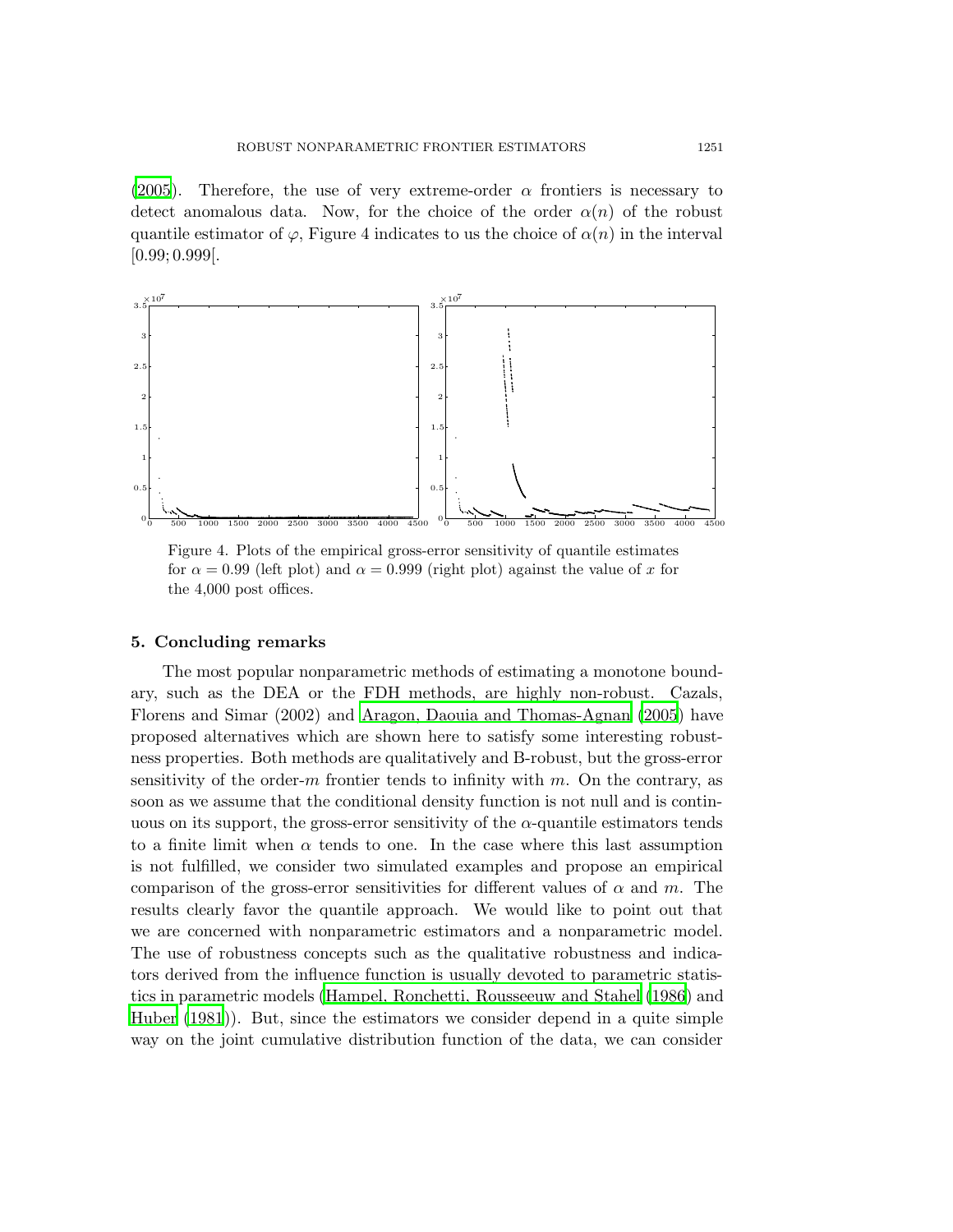robustness properties in a nonparametric context. Note that this is no more possible in a standard quantile regression context because the estimators are not simply defined as functionals of the joint cumulative distribution function. There is another difference between the usual quantile approach and the non-standard one proposed in Aragon, Daouia and [Thomas-Agnan](#page-19-1) [\(2005\)](#page-19-1). While in the latter case, the influence function is bounded in both coordinates (input and output), in the former case the quantiles (considered in a parametric context) have only a bounded influence function in the output argument.

### Acknowledgement

We are grateful to the referees and an associate editor for their helpful comments and suggestions.

## References

- <span id="page-19-1"></span>Aragon, Y., Daouia, A. and Thomas-Agnan, C. (2005). Nonparametric frontier estimation: a conditional quantile-based approach. Econom. Theory 21, 358-389.
- <span id="page-19-3"></span>Banker, R. D. (1993). Maximum likelihood, consistency and data envelopment analysis: a statistical foundation. Management Sci. 39, 1265-1273.
- <span id="page-19-0"></span>Cazals, C., Florens, J-P. and Simar, L. (2002). Nonparametric frontier estimation: a robust approach. J. Econometrics 106, 1-25.
- <span id="page-19-7"></span>Daouia, A. and Ruiz-Gazen, A. (2004), Robust nonparametric frontier estimators: qualitative robustness and influence function. Technical report, GREMAQ et LSP, Université de Toulouse (http://w3.univ-tlse1.fr/GREMAQ/Statistique/ar0903.pdf).
- <span id="page-19-4"></span>Deprins, D., Simar, L. and Tulkens, H. (1984). Measuring labor efficiency in post offices. In The Performance of Public Enterprises: Concepts and Measurements (Edited by M. Marchand, P. Pestieau and H. Tulkens), 243-267, North-Holland, Amsterdam.
- <span id="page-19-2"></span>Farrell, M. J. (1957). The measurement of productive efficiency. J. Roy. Statist. Soc. Ser. A 120, 253-281.
- <span id="page-19-8"></span>Florens, J-P. and Simar, L. (2005). Parametric approximations of nonparametric frontiers. J. Econometrics 124, 91-116.
- <span id="page-19-10"></span>Gijbels, I., Mammen, E., Park, B. U. and Simar, L. (1999). On estimation of monotone and concave frontier functions. J. Amer. Statist. Assoc. 94, 220-228.
- <span id="page-19-9"></span>Greene, W. H. (1980). Maximum likelihood estimation of econometric frontier functions. J. Econometrics 13, 27-56.
- Hampel, F. R. (1971). A general qualitative definition of robustness. Ann. Math. Statist. 42, 1887-1896.
- <span id="page-19-6"></span>Hampel, F. R. (1974). The influence curve and its role in robust estimation. J. Amer. Statist. Assoc. 69, 383-393.
- <span id="page-19-11"></span>Hampel, F. R., Ronchetti, E. M. and Rousseeuw, P. J. and Stahel, W. A. (1986). Robust Statistics: The Approach Based on Influence Functions. Wiley, New York.

<span id="page-19-12"></span>Huber, P. J. (1981). Robust Statistics. Wiley, New York.

<span id="page-19-5"></span>Korostelev, A., Simar, L. and Tsybakov, A. B. (1995). Efficient estimation of monotone boundaries. Ann. Statist. 23, 476-489.